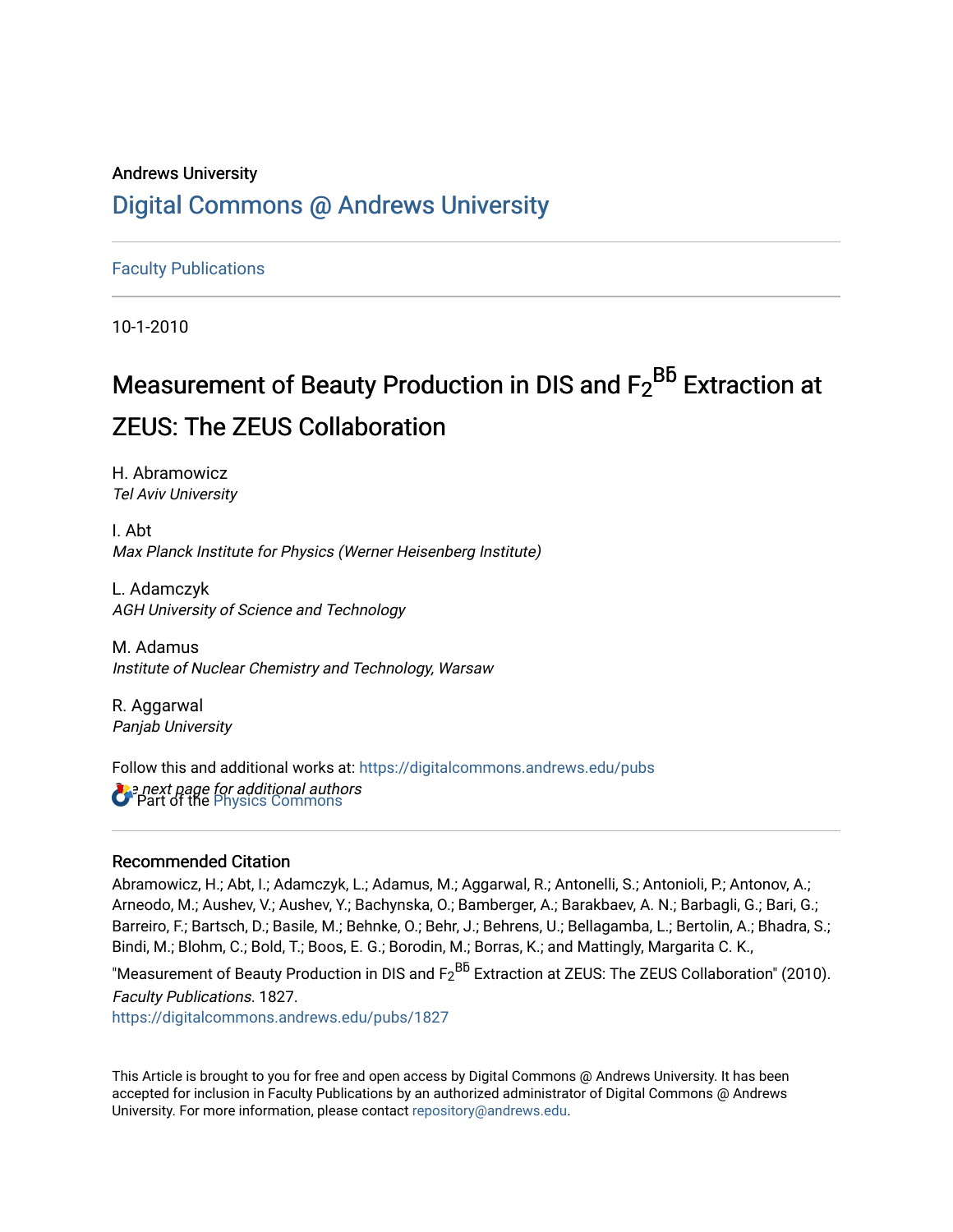#### Authors

H. Abramowicz, I. Abt, L. Adamczyk, M. Adamus, R. Aggarwal, S. Antonelli, P. Antonioli, A. Antonov, M. Arneodo, V. Aushev, Y. Aushev, O. Bachynska, A. Bamberger, A. N. Barakbaev, G. Barbagli, G. Bari, F. Barreiro, D. Bartsch, M. Basile, O. Behnke, J. Behr, U. Behrens, L. Bellagamba, A. Bertolin, S. Bhadra, M. Bindi, C. Blohm, T. Bold, E. G. Boos, M. Borodin, K. Borras, and Margarita C. K. Mattingly

This article is available at Digital Commons @ Andrews University:<https://digitalcommons.andrews.edu/pubs/1827>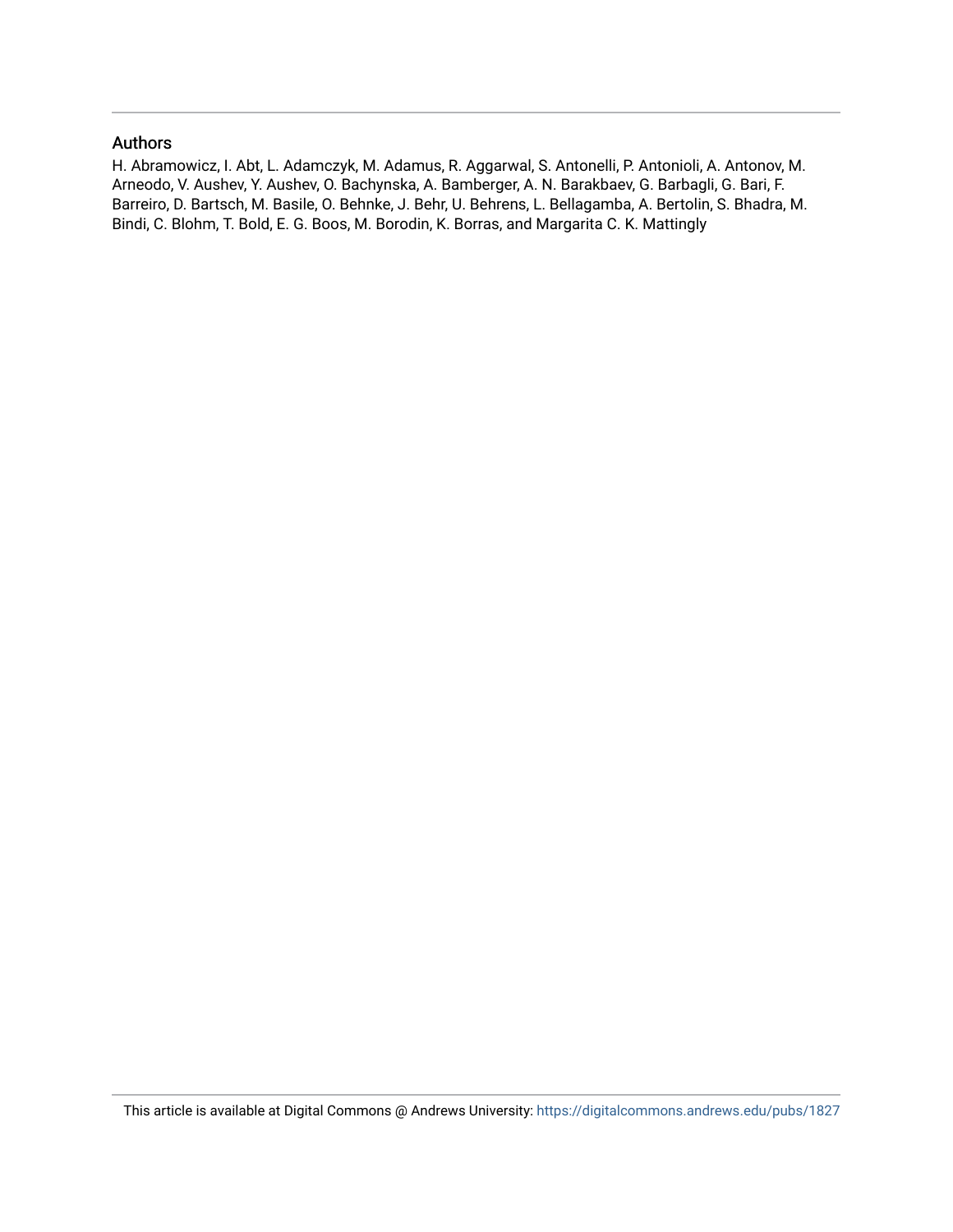Regular Article - Experimental Physics

### **THE EUROPEAN** PHYSICAL JOURNAL C

# **Measurement of beauty production in DIS and**  $F_2^{b\overline{b}}$  **extraction at ZEUS**

**The ZEUS Collaboration**

**H. Abramowicz**[44](#page-3-0)[,ae](#page-4-0)**, I. Abt**[34](#page-3-1)**, L. Adamczyk**[13](#page-3-2)**, M. Adamus**[53](#page-3-3)**, R. Aggarwal**[7](#page-3-4)**, S. Antonelli**[4](#page-3-5)**, P. Antonioli**[3](#page-3-6)**, A. Antonov**[32](#page-3-7)**, M. Arneodo**[49](#page-3-8)**, V. Aushev**[26](#page-3-9),[z](#page-4-1)**, Y. Aushev**[26,](#page-3-9)[z](#page-4-1)**, O. Bachynska**[15](#page-3-10)**, A. Bamberger**[19](#page-3-11)**, A.N. Barakbaev**[25](#page-3-12)**, G. Barbagli**[17](#page-3-13)**, G. Bari**[3](#page-3-6)**, F. Barreiro**[29](#page-3-14)**, D. Bartsch**[5](#page-3-15)**, M. Basile**[4](#page-3-5)**, O. Behnke**[15](#page-3-10)**, J. Behr**[15](#page-3-10)**, U. Behrens**[15](#page-3-10)**, L. Bellagamba**[3](#page-3-6)**, A. Bertolin**[38](#page-3-16)**, S. Bhadra**[56](#page-3-17)**, M. Bindi**[4](#page-3-5)**, C. Blohm**[15](#page-3-10)**, T. Bołd**[13](#page-3-2)**, E.G. Boos**[25](#page-3-12)**, M. Borodin**[26](#page-3-9)**, K. Borras**[15](#page-3-10)**, D. Boscherini**[3](#page-3-6)**, D. Bot**[15](#page-3-10)**, S.K. Boutle**[51](#page-3-18)**, I. Brock**[5](#page-3-15)**, E. Brownson**[55](#page-3-19)**, R. Brugnera**[39](#page-3-20)**, N. Brümmer**[36](#page-3-21)**, A. Bruni**[3](#page-3-6)**, G. Bruni**[3](#page-3-6)**, B. Brzozowska**[52](#page-3-22)**, P.J. Bussey**[20](#page-3-23)**, J.M. Butterworth**[51](#page-3-18)**, B. Bylsma**[36](#page-3-21)**, A. Caldwell**[34](#page-3-1)**, M. Capua**[8](#page-3-24)**, R. Carlin**[39](#page-3-20)**, C.D. Catterall**[56](#page-3-17)**, S. Chekanov**[1](#page-3-25)**, J. Chwastowski**[12](#page-3-26)[,g](#page-4-2)**, J. Ciborowski**[52,](#page-3-22)[aj](#page-4-3)**, R. Ciesielski**[15,](#page-3-10)[i](#page-4-4) **, L. Cifarelli**[4](#page-3-5)**, F. Cindolo**[3](#page-3-6)**, A. Contin**[4](#page-3-5)**, A.M. Cooper-Sarkar**[37](#page-3-27)**, N. Coppola**[15,](#page-3-10)[j](#page-4-5) **, M. Corradi**[3](#page-3-6)**, F. Corriveau**[30](#page-3-28)**, M. Costa**[48](#page-3-29)**, G. D'Agostini**[42](#page-3-30)**, F. Dal Corso**[38](#page-3-16)**, J. de Favereau**[28](#page-3-31)**, J. del Peso**[29](#page-3-14)**, R.K. Dementiev**[33](#page-3-32)**, S. De Pasquale**[4](#page-3-5)[,c](#page-3-33)**, M. Derrick**[1](#page-3-25)**, R.C.E. Devenish**[37](#page-3-27)**, D. Dobur**[19](#page-3-11)**, B.A. Dolgoshein**[32](#page-3-7)**, A.T. Doyle**[20](#page-3-23)**, V. Drugakov**[16](#page-3-34)**, L.S. Durkin**[36](#page-3-21)**, S. Dusini**[38](#page-3-16)**, Y. Eisenberg**[54](#page-3-35)**, P.F. Ermolov**[33,](#page-3-32)[an](#page-4-6)**, A. Eskreys**[12](#page-3-26)**, S. Fang**[15](#page-3-10)**, S. Fazio**[8](#page-3-24)**, J. Ferrando**[37](#page-3-27)**, M.I. Ferrero**[48](#page-3-29)**, J. Figiel**[12](#page-3-26)**, M. Forrest**[20](#page-3-23)**, B. Foster**[37](#page-3-27)**, S. Fourletov**[50](#page-3-36)[,ai](#page-4-7)**, G. Gach**[13](#page-3-2)**, A. Galas**[12](#page-3-26)**, E. Gallo**[17](#page-3-13)**, A. Garfagnini**[39](#page-3-20)**, A. Geiser**[15](#page-3-10)**, I. Gialas**[21](#page-3-37)[,v](#page-4-8)**, L.K. Gladilin**[33](#page-3-32)**, D. Gladkov**[32](#page-3-7)**, C. Glasman**[29](#page-3-14)**, O. Gogota**[26](#page-3-9)**, Yu.A. Golubkov**[33](#page-3-32)**, P. Göttlicher**[15](#page-3-10)[,k](#page-4-9)**, I. Grabowska-Bołd**[13](#page-3-2)**, J. Grebenyuk**[15](#page-3-10)**, I. Gregor**[15](#page-3-10)**, G. Grigorescu**[35](#page-3-38)**, G. Grzelak**[52](#page-3-22)**, C. Gwenlan**[37,](#page-3-27)[ab](#page-4-10)**, T. Haas**[15](#page-3-10)[,a](#page-3-39)**, W. Hain**[15](#page-3-10)**, R. Hamatsu**[47](#page-3-40)**, J.C. Hart**[43](#page-3-41)**, H. Hartmann**[5](#page-3-15)**, G. Hartner**[56](#page-3-17)**, E. Hilger**[5](#page-3-15)**, D. Hochman**[54](#page-3-35)**, U. Holm**[22](#page-3-42)**, R. Hori**[46](#page-3-43)**, K. Horton**[37](#page-3-27)[,ac](#page-4-11)**, A. Hüttmann**[15](#page-3-10)**, G. Iacobucci**[3](#page-3-6)**, Z.A. Ibrahim**[10](#page-3-44)**, Y. Iga**[41](#page-3-45)**, R. Ingbir**[44](#page-3-0)**, M. Ishitsuka**[45](#page-3-46)**, H.-P. Jakob**[5](#page-3-15)**, F. Januschek**[15](#page-3-10)**, M. Jimenez**[29](#page-3-14)**, T.W. Jones**[51](#page-3-18)**, M. Jüngst**[5](#page-3-15)**, I. Kadenko**[26](#page-3-9)**, B. Kahle**[15](#page-3-10)**, B. Kamaluddin**[10,](#page-3-44)[an](#page-4-6)**, S. Kananov**[44](#page-3-0)**, T. Kanno**[45](#page-3-46)**, U. Karshon**[54](#page-3-35)**, F. Karstens**[19](#page-3-11)**, I.I. Katkov**[15](#page-3-10)[,l](#page-4-12) **, M. Kaur**[7](#page-3-4)**, P. Kaur**[7](#page-3-4)[,e](#page-4-13)**, A. Keramidas**[35](#page-3-38)**, L.A. Khein**[33](#page-3-32)**, J.Y. Kim**[9](#page-3-47)**, D. Kisielewska**[13](#page-3-2)**, S. Kitamura**[47](#page-3-40)[,af](#page-4-14)**, R. Klanner**[22](#page-3-42)**, U. Klein**[15,](#page-3-10)[m](#page-4-15)**, E. Koffeman**[35](#page-3-38)**, D. Kollar**[34](#page-3-1)**, P. Kooijman**[35](#page-3-38)**, Ie. Korol**[26](#page-3-9)**, I.A. Korzhavina**[33](#page-3-32)**, A. Kotanski ´** [14](#page-3-48)[,h](#page-4-16)**, U. Kötz**[15](#page-3-10)**, H. Kowalski**[15](#page-3-10)**, P. Kulinski**[52](#page-3-22)**, O. Kuprash**[26](#page-3-9)**, M. Kuze**[45](#page-3-46)**, V.A. Kuzmin**[33](#page-3-32)**, A. Lee**[36](#page-3-21)**, B.B. Levchenko**[33,](#page-3-32)[aa](#page-4-17)**, A. Levy**[44](#page-3-0)**, V. Libov**[15](#page-3-10)**, S. Limentani**[39](#page-3-20)**, T.Y. Ling**[36](#page-3-21)**, M. Lisovyi**[15](#page-3-10)**, E. Lobodzinska**[15](#page-3-10)**, W. Lohmann**[16](#page-3-34)**, B. Löhr**[15](#page-3-10)**, E. Lohrmann**[22](#page-3-42)**, J.H. Loizides**[51](#page-3-18)**, K.R. Long**[23](#page-3-49)**, A. Longhin**[38](#page-3-16)**, D. Lontkovskyi**[26](#page-3-9)**, O.Yu. Lukina**[33](#page-3-32)**, P. Łu˙zniak**[52](#page-3-22),[ak](#page-4-18)**, J. Maeda**[45](#page-3-46)**, S. Magill**[1](#page-3-25)**, I. Makarenko**[26](#page-3-9)**, J. Malka**[52,](#page-3-22)[ak](#page-4-18)**, R. Mankel**[15](#page-3-10)[,n](#page-4-19)**, A. Margotti**[3](#page-3-6)**, G. Marini**[42](#page-3-30)**, J.F. Martin**[50](#page-3-36)**, A. Mastroberardino**[8](#page-3-24)**, T. Matsumoto**[24,](#page-3-50)[w](#page-4-20)**, M.C.K. Mattingly**[2](#page-3-51)**, I.-A. Melzer-Pellmann**[15](#page-3-10)**, S. Miglioranzi**[15](#page-3-10),[o](#page-4-21)**, F. Mohamad Idris**[10](#page-3-44)**, V. Monaco**[48](#page-3-29)**, A. Montanari**[15](#page-3-10)**, J.D. Morris**[6,](#page-3-52)[d](#page-3-53)**, B. Musgrave**[1](#page-3-25)**, K. Nagano**[24](#page-3-50)**, T. Namsoo**[15](#page-3-10),[p](#page-4-22)**, R. Nania**[3](#page-3-6)**, D. Nicholass**[1,](#page-3-25)[b](#page-3-54)**, A. Nigro**[42](#page-3-30)**, Y. Ning**[11](#page-3-55)**, U. Noor**[56](#page-3-17)**, D. Notz**[15](#page-3-10)**, R.J. Nowak**[52](#page-3-22)**, A.E. Nuncio-Quiroz**[5](#page-3-15)**, B.Y. Oh**[40](#page-3-56)**, N. Okazaki**[46](#page-3-43)**, K. Oliver**[37](#page-3-27)**, K. Olkiewicz**[12](#page-3-26)**, Yu. Onishchuk**[26](#page-3-9)**, O. Ota**[47](#page-3-40),[ag](#page-4-23)**, K. Papageorgiu**[21](#page-3-37)**, A. Parenti**[15](#page-3-10)**, E. Paul**[5](#page-3-15)**, J.M. Pawlak**[52](#page-3-22)**, B. Pawlik**[12](#page-3-26)**, P.G. Pelfer**[18](#page-3-57)**, A. Pellegrino**[35](#page-3-38)**, W. Perlanski**[52](#page-3-22)[,ak](#page-4-18)**, H. Perrey**[22](#page-3-42)**, K. Piotrzkowski**[28](#page-3-31)**, P. Plucinski**[53,](#page-3-3)[al](#page-4-24)**, N.S. Pokrovskiy**[25](#page-3-12)**, A. Polini**[3](#page-3-6)**, A.S. Proskuryakov**[33](#page-3-32)**, M. Przybycien´** [13](#page-3-2)**, A. Raval**[15](#page-3-10)**, D.D. Reeder**[55](#page-3-19)**, B. Reisert**[34](#page-3-1)**, Z. Ren**[11](#page-3-55)**, J. Repond**[1](#page-3-25)**, Y.D. Ri**[47](#page-3-40)[,ah](#page-4-25)**, A. Robertson**[37](#page-3-27)**, P. Roloff**[15](#page-3-10)**, E. Ron**[29](#page-3-14)**, I. Rubinsky**[15](#page-3-10)**, M. Ruspa**[49](#page-3-8)**, R. Sacchi**[48](#page-3-29)**, A. Salii**[26](#page-3-9)**, U. Samson**[5](#page-3-15)**, G. Sartorelli**[4](#page-3-5)**, A.A. Savin**[55](#page-3-19)**, D.H. Saxon**[20](#page-3-23)**, M. Schioppa**[8](#page-3-24)**, S. Schlenstedt**[16](#page-3-34)**, P. Schleper**[22](#page-3-42)**, W.B. Schmidke**[34](#page-3-1)**, U. Schneekloth**[15](#page-3-10)**, V. Schönberg**[5](#page-3-15)**, T. Schörner-Sadenius**[22](#page-3-42)**, J. Schwartz**[30](#page-3-28)**, F. Sciulli**[11](#page-3-55)**, L.M. Shcheglova**[33](#page-3-32)**, R. Shehzadi**[5](#page-3-15)**, S. Shimizu**[46,](#page-3-43)[o](#page-4-21)**, I. Singh**[7,](#page-3-4)[e](#page-4-13)**, I.O. Skillicorn**[20](#page-3-23)**,** W. Słomiński<sup>[14](#page-3-48)</sup>, W.H. Smith<sup>[55](#page-3-19)</sup>, V. Sola<sup>[48](#page-3-29)</sup>, A. Solano<sup>48</sup>, D. Son<sup>[27](#page-3-58)</sup>, V. Sosnovtsev<sup>[32](#page-3-7)</sup>, A. Spiridonov<sup>[15,](#page-3-10)[q](#page-4-26)</sup>, H. Stadie<sup>[22](#page-3-42)</sup>, **L. Stanco**<sup>[38](#page-3-16)</sup>, A. Stern<sup>[44](#page-3-0)</sup>, T.P. Stewart<sup>[50](#page-3-36)</sup>, A. Stifutkin<sup>[32](#page-3-7)</sup>, P. Stopa<sup>[12](#page-3-26)</sup>, S. Suchkov<sup>32</sup>, G. Susinno<sup>[8](#page-3-24)</sup>, L. Suszycki<sup>[13](#page-3-2)</sup>,  $J.$  Sztuk $^{22}$  $^{22}$  $^{22}$ , D. Szuba $^{15,r}$  $^{15,r}$  $^{15,r}$  $^{15,r}$ , J. Szuba $^{15,s}$  $^{15,s}$  $^{15,s}$  $^{15,s}$ , A.D. Tapper $^{23}$  $^{23}$  $^{23}$ , E. Tassi $^{8,f}$  $^{8,f}$  $^{8,f}$  $^{8,f}$ , J. Terrón $^{29}$  $^{29}$  $^{29}$ , T. Theedt $^{15}$ , H. Tiecke $^{35},$  $^{35},$  $^{35},$ **K. Tokushuku**[24,](#page-3-50)[x](#page-4-30)**, O. Tomalak**[26](#page-3-9)**, J. Tomaszewska**[15,](#page-3-10)[t](#page-4-31) **, T. Tsurugai**[31](#page-3-59)**, M. Turcato**[22](#page-3-42)**, T. Tymieniecka**[53,](#page-3-3)[am](#page-4-32)**, C. Uribe-Estrada**[29](#page-3-14)**, M. Vázquez**[35,](#page-3-38)[o](#page-4-21)**, A. Verbytskyi**[15](#page-3-10)**, V. Viazlo**[26](#page-3-9)**, N.N. Vlasov**[19,](#page-3-11)[u](#page-4-33)**, O. Volynets**[26](#page-3-9)**, R. Walczak**[37](#page-3-27)**, W.A.T. Wan Abdullah**[10](#page-3-44)**, J.J. Whitmore**[40](#page-3-56)[,ad](#page-4-34)**, J. Whyte**[56](#page-3-17)**, L. Wiggers**[35](#page-3-38)**, M. Wing**[51](#page-3-18)**, M. Wlasenko**[5](#page-3-15)**, G. Wolf**[15](#page-3-10)**, H. Wolfe**[55](#page-3-19)**, K. Wrona**[15](#page-3-10)**, A.G. Yagües-Molina**[15](#page-3-10)**, S. Yamada**[24](#page-3-50)**, Y. Yamazaki**[24](#page-3-50),[y](#page-4-35)**, R. Yoshida**[1](#page-3-25)**, C. Youngman**[15](#page-3-10)**, A.F. Zarnecki ˙** [52](#page-3-22)**, L. Zawiejski**[12](#page-3-26)**, O. Zenaiev**[26](#page-3-9)**, W. Zeuner**[15](#page-3-10)[,o](#page-4-21)**, B.O. Zhautykov**[25](#page-3-12)**, N. Zhmak**[26](#page-3-9)[,z](#page-4-1)**, C. Zhou**[30](#page-3-28)**, A. Zichichi**[4](#page-3-5)**, M. Zolko**[26](#page-3-9)**, D.S. Zotkin**[33](#page-3-32)**, Z. Zulkapli**[10](#page-3-44)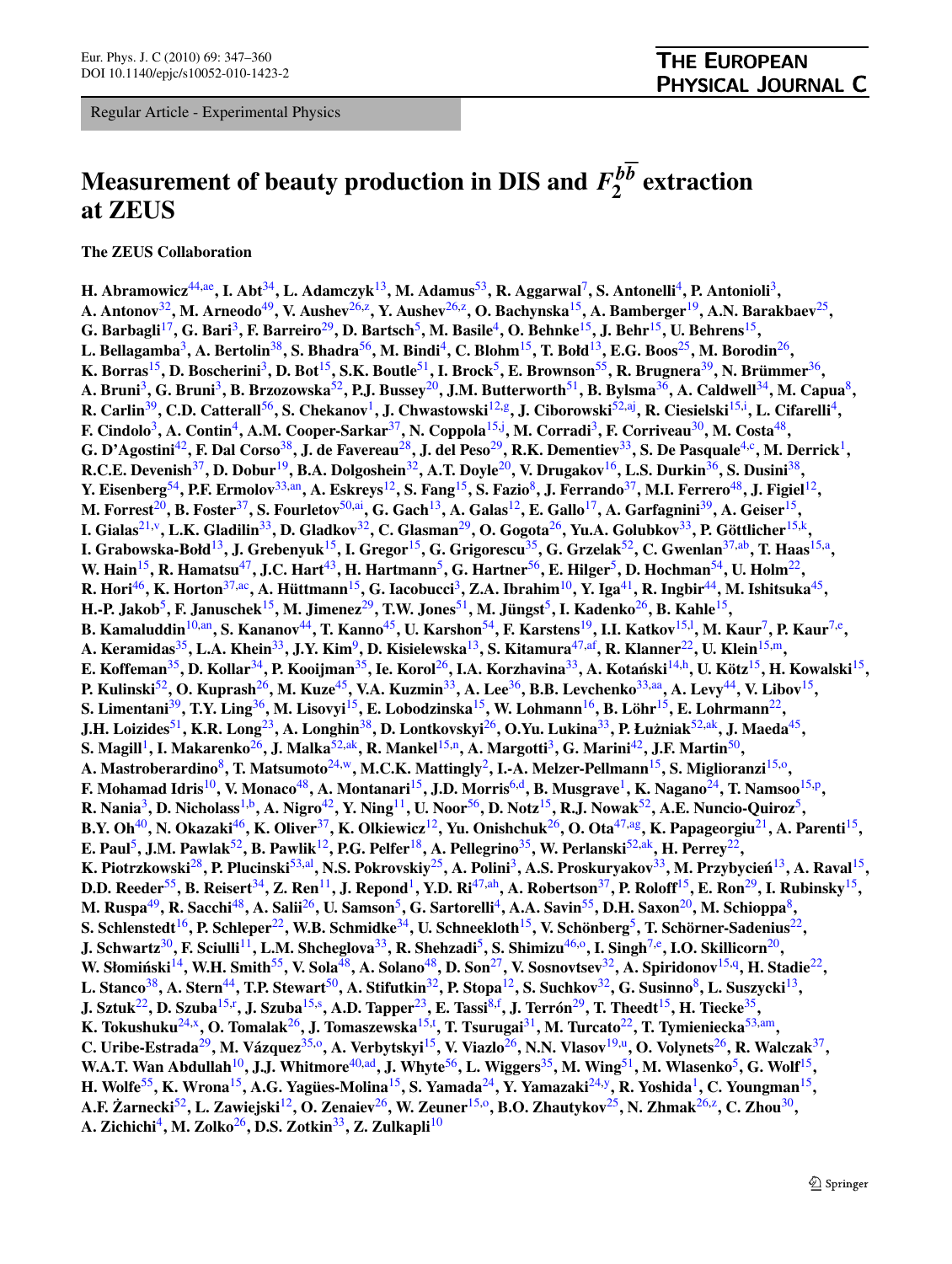<span id="page-3-59"></span><span id="page-3-58"></span><span id="page-3-57"></span><span id="page-3-55"></span><span id="page-3-52"></span><span id="page-3-51"></span><span id="page-3-50"></span><span id="page-3-49"></span><span id="page-3-48"></span><span id="page-3-47"></span><span id="page-3-44"></span><span id="page-3-42"></span><span id="page-3-38"></span><span id="page-3-37"></span><span id="page-3-34"></span><span id="page-3-32"></span><span id="page-3-31"></span><span id="page-3-28"></span><span id="page-3-26"></span><span id="page-3-25"></span><span id="page-3-24"></span><span id="page-3-23"></span><span id="page-3-15"></span><span id="page-3-14"></span><span id="page-3-13"></span><span id="page-3-12"></span><span id="page-3-11"></span><span id="page-3-10"></span><span id="page-3-9"></span><span id="page-3-7"></span><span id="page-3-6"></span><span id="page-3-5"></span><span id="page-3-4"></span><span id="page-3-2"></span><span id="page-3-1"></span><sup>1</sup> Argonne National Laboratory, Argonne, IL 60439-4815, USA<sup>[ao](#page-4-36)</sup> 2 Andrews University, Berrien Springs, MI 49104-0380, USA <sup>3</sup> INFN Bologna, Bologna, Italy<sup>ap</sup> <sup>4</sup> University and INFN Bologna, Bologna, Italy<sup>[ap](#page-4-37)</sup> <sup>5</sup>Physikalisches Institut der Universität Bonn, Bonn, Germany<sup>[aq](#page-4-38)</sup>  $^{6}$ H.H. Wills Physics Laboratory, University of Bristol, Bristol, U[Kar](#page-4-39) <sup>7</sup> Panjab University, Department of Physics, Chandigarh, India <sup>8</sup> Calabria University, Physics Department and INFN, Cosenza, Italy<sup>[ap](#page-4-37)</sup> <sup>9</sup> Institute for Universe and Elementary Particles, Chonnam National University, Kwangju, South Korea <sup>10</sup>Jabatan Fizik, Universiti Malaya, 50603 Kuala Lumpur, Malaysia<sup>[as](#page-4-40)</sup> <sup>10</sup> Jab[at](#page-4-41)an Fizik, Universiti Malaya, 50603 Kuala Lumpur, Malaysia<sup>as</sup><br><sup>11</sup> Nevis Laboratories, Columbia University, Irvington on Hudson, NY 10027, USA<sup>at</sup> <sup>12</sup>The Henryk Niewodniczanski Institute of Nuclear Physics, Polish Academy of Sciences, Cracow, Poland<sup>au</sup> <sup>13</sup>Faculty of Physics and Applied Computer Science, AGH-University of Science and Technology, Cracow, Poland<sup>[av](#page-4-43)</sup> <sup>14</sup>Department of Physics, Jagellonian University, Cracow, Poland <sup>15</sup>Deutsches Elek[tro](#page-4-37)nen-Synchrotron DESY, Hamburg, Germany <sup>16</sup>Deutsches Elektronen-Synchrotron DESY, Zeuthen, Germany <sup>17</sup>INFN Florence, Florence, Italy<sup></sup> <sup>18</sup>University and INFN Florence, Florence, Italy<sup>[ap](#page-4-37)</sup> <sup>19</sup> Fakultät für Physik der Universität Freiburg i.Br., Freiburg i.Br., Germany<sup>[aq](#page-4-38)</sup> <sup>20</sup>Department of Physics and Astronomy, University of Glasgow, Glasgow, UK<sup>ar</sup> 21 Department of Engineering in Management and Finance, Univ. of the Aegean, Chios, Greece  $22$  Hamburg University, Institute of Exp. Physics, Hamburg, Germany<sup>[aq](#page-4-38)</sup>  $^{23}$ Imperial College London, High Energy Nucle[ar](#page-4-39) Physics Group, London, UKar <sup>24</sup>Institute of Particle and Nuclear Studies, KEK, Tsukuba, Japan<sup>aw</sup><br><sup>25</sup>Institute of Physics and Technology of Ministry of Education and Science of Kazakhstan, Almaty, Kazakhstan <sup>26</sup>Institute for Nuclear Research, National Academy of Sciences, and Kiev National University, Kiev, Ukraine <sup>27</sup> Kyungpook National University, Center for High Energy Physics, Daegu, South Korea<sup>[ax](#page-4-45)</sup> 28 Institut de Physique Nucléaire, Université Catholique de Louvain, Louvain-la-Neuve, Belgium<sup>ay</sup> <sup>29</sup>Departamento de Física Teórica, Universidad Autónoma de Madrid, Madrid, Spain<sup>[az](#page-4-47)</sup> <sup>30</sup>Department of Physics, McGill University, Montréal, Québec, Canada H3A 2T8<sup>[ba](#page-4-48)</sup>  $31$ Meiji Gakuin University, Faculty of General Education, Yokohama, Japan<sup>a</sup> <sup>32</sup>Moscow Engineering Physics Institute, Moscow, Russia<sup>bl</sup>  $^{33}$ Moscow State University, Institute of Nuclear Physics, Moscow, Russia<sup>bc</sup>  $^{34}$ Max-Planck-Institut für Physik, München, Germany <sup>35</sup>NIKHEF and University of Amsterdam, Amsterdam, Netherlands<sup>bd</sup> <sup>36</sup>Physics Department, Ohio State University, Columbus, OH 43210, USA<sup>[ao](#page-4-36)</sup> <sup>37</sup>Department of Physics, University of Oxford, Oxford, UK<sup>ar</sup> <sup>38</sup> INFN Padova, Padova, Italy<sup>[ap](#page-4-37)</sup> <sup>39</sup>Dipartimento di Fisica dell' Università and INFN, Padova, Italy<sup>ap</sup> 40<br>Department of Physics, Pennsylvania Stat[e U](#page-4-44)niversity, University Park, PA 16802, USA<sup>[at](#page-4-41)</sup> <sup>41</sup>Polytechnic University, Sagamihara, Japan<sup>av</sup> <sup>42</sup>Dipartimento di Fisica, Università 'La Sapienza' and INFN, [Ro](#page-4-39)me, Italy<sup>[ap](#page-4-37)</sup> <sup>43</sup>Rutherford Appleton Laboratory, Chilton, Didcot, Oxon, UK<sup>ar</sup> 44 Raymond and Beverly Sackler Faculty of Exact Sciences, School of Physics, Tel Aviv University, Tel Aviv, Israel<sup>[be](#page-4-52)</sup> <sup>45</sup>Department of Physics, To[kyo](#page-4-44) Institute of Technology, Tokyo, Japan<sup>[aw](#page-4-44)</sup> <sup>46</sup>Department of Physics, University of Tokyo, Tokyo, Japan<sup>av</sup> <sup>47</sup>Tokyo Metropolitan University, Department [of](#page-4-37) Physics, Tokyo, Japan<sup>[aw](#page-4-44)</sup> 48Università di Torino and INFN, Torino, Italyap <sup>49</sup>Università del Piemonte Orientale, Novara, and INFN, Torino, Italy<sup>ap</sup>  $^{50}$ Department of Physics, University of Toronto, Toronto, Ontario, Canada M5S 1A7<sup>ba</sup> <sup>51</sup>Physics and Astronomy Dep[ar](#page-4-39)tment, University College London, London, UKar  $52$ Warsaw University, Institute of Experimental Physics, Warsaw, Poland  $53$ Institute for Nuclear Studies, Warsaw, Poland

- <span id="page-3-56"></span><span id="page-3-46"></span><span id="page-3-45"></span><span id="page-3-43"></span><span id="page-3-41"></span><span id="page-3-40"></span><span id="page-3-36"></span><span id="page-3-35"></span><span id="page-3-30"></span><span id="page-3-29"></span><span id="page-3-27"></span><span id="page-3-22"></span><span id="page-3-21"></span><span id="page-3-20"></span><span id="page-3-19"></span><span id="page-3-18"></span><span id="page-3-17"></span><span id="page-3-16"></span><span id="page-3-8"></span><span id="page-3-3"></span><span id="page-3-0"></span>
- <sup>54</sup>Department of Particle Physics, Weizmann Institute, Rehovot, Israel<sup>[bf](#page-4-53)</sup>
- 55 Department of Physics, University of Wisconsin, Madison, WI 53706, USA<sup>[ao](#page-4-36)</sup>

<span id="page-3-54"></span><span id="page-3-39"></span><sup>56</sup>Department of Physics, York University, Ontario, Canada M3J 1P3<sup>[ba](#page-4-48)</sup>

Received: 1 June 2010 / Revised: 3 August 2010 / Published online: 2 September 2010 © The Author(s) 2010. This article is published with open access at Springerlink.com

<sup>a</sup> e-mail: [tobias.haas@desy.de](mailto:tobias.haas@desy.de)

bAlso affiliated with University College London, UK.

<span id="page-3-53"></span><span id="page-3-33"></span><sup>&</sup>lt;sup>c</sup>Now at University of Salerno, Italy.

<sup>&</sup>lt;sup>d</sup>Now at Queen Mary University of London, UK.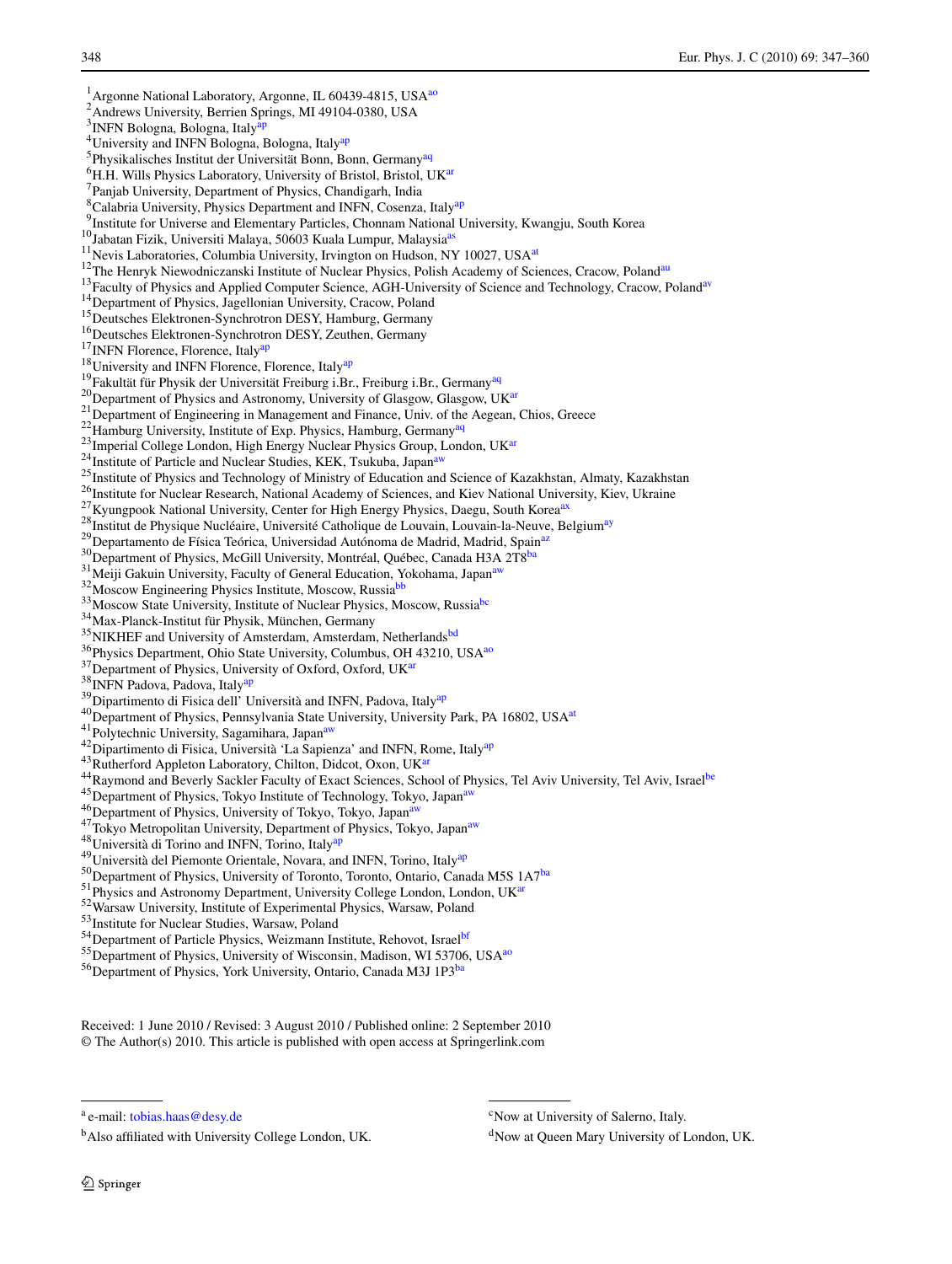- <span id="page-4-20"></span><sup>q</sup>Also at Institute of Theoretical and Experimental Physics, Moscow, Russia.
- <span id="page-4-30"></span>r Also at INP, Cracow, Poland.
- <span id="page-4-35"></span>s Also at FPACS, AGH-UST, Cracow, Poland.
- <span id="page-4-1"></span>t Partially supported by Warsaw University, Poland.
- <span id="page-4-17"></span>uPartially supported by Moscow State University, Russia.
- vAlso affiliated with DESY, Germany.
- <span id="page-4-11"></span><span id="page-4-10"></span>wNow at Japan Synchrotron Radiation Research Institute (JASRI), Hyogo, Japan.
- <span id="page-4-34"></span>xAlso at University of Tokyo, Japan.
- <span id="page-4-0"></span>yNow at Kobe University, Japan.
- <sup>z</sup>Supported by DESY, Germany.
- <span id="page-4-14"></span>aaPartially supported by Russian Foundation for Basic Research grant No. 05-02-39028-NSFC-a.
- <span id="page-4-23"></span>abSTFC Advanced Fellow.
- <span id="page-4-25"></span>acNée Korcsak-Gorzo.
- <span id="page-4-7"></span><span id="page-4-3"></span>adThis material was based on work supported by the National Science Foundation, while working at the Foundation.
- <span id="page-4-24"></span><span id="page-4-18"></span>aeAlso at Max Planck Institute, Munich, Germany, Alexander von Humboldt Research Award.
- <span id="page-4-32"></span>afNow at Nihon Institute of Medical Science, Japan.
- <span id="page-4-6"></span>agNow at SunMelx Co. Ltd., Tokyo, Japan.
- <span id="page-4-36"></span>ahNow at Osaka University, Osaka, Japan.
- <span id="page-4-37"></span>aiNow at University of Bonn, Germany.
- aj Also at Łódź University, Poland.
- <span id="page-4-38"></span>ak Member of Łódź University, Poland.
- alNow at Lund University, Lund, Sweden.
- amAlso at University of Podlasie, Siedlce, Poland.
- an<sub>Deceased</sub>.
- ao Supported by the US Department of Energy.
- apSupported by the Italian National Institute for Nuclear Physics (INFN).
- aq Supported by the German Federal Ministry for Education and Research (BMBF), under contract Nos. 05 HZ6PDA, 05 HZ6GUA, 05 HZ6VFA and 05 HZ4KHA.

**Abstract** Beauty production in deep inelastic scattering with events in which a muon and a jet are observed in the final state has been measured with the ZEUS detector at HERA using an integrated luminosity of 114  $pb^{-1}$ . The fraction of events with beauty quarks in the data was determined using the distribution of the transverse momentum of the muon relative to the jet. The cross section for beauty production was measured in the kinematic range of photon virtuality,  $Q^2 > 2$  GeV<sup>2</sup>, and inelasticity,  $0.05 < y < 0.7$ , with the requirement of a muon and a jet. Total and differential cross sections are presented and compared to QCD predictions. The beauty contribution to the structure function  $F_2$  was extracted and is compared to theoretical predictions.

#### <span id="page-4-40"></span><span id="page-4-39"></span>**1 Introduction**

<span id="page-4-41"></span>The production of beauty quarks in *ep* collisions at HERA provides a stringent test of perturbative Quantum Chromodynamics (QCD), since the large *b*-quark mass

- <span id="page-4-46"></span><span id="page-4-45"></span>auSupported by the Polish Ministry of Science and Higher Education as a scientific project No. DPN/N188/DESY/2009.
- avSupported by the Polish Ministry of Science and Higher Education as a scientific project (2009–2010).
- <span id="page-4-47"></span>awSupported by the Japanese Ministry of Education, Culture, Sports, Science and Technology (MEXT) and its grants for Scientific Research.
- <span id="page-4-48"></span>ax Supported by the Korean Ministry of Education and Korea Science and Engineering Foundation.
- <span id="page-4-50"></span><span id="page-4-49"></span>aySupported by FNRS and its associated funds (IISN and FRIA) and by an Inter-University Attraction Poles Programme subsidised by the Belgian Federal Science Policy Office.
- az Supported by the Spanish Ministry of Education and Science through funds provided by CICYT.
- <span id="page-4-51"></span>baSupported by the Natural Sciences and Engineering Research Council of Canada (NSERC).
- <span id="page-4-53"></span><span id="page-4-52"></span>bbPartially supported by the German Federal Ministry for Education and Research (BMBF).
- bcSupported by RF Presidential grant N 1456.2008.2 for the leading scientific schools and by the Russian Ministry of Education and Science through its grant for Scientific Research on High Energy Physics.
- bdSupported by the Netherlands Foundation for Research on Matter (FOM).
- be Supported by the Israel Science Foundation.
- bfSupported in part by the MINERVA Gesellschaft für Forschung GmbH, the Israel Science Foundation (grant No. 293/02-11.2) and the US-Israel Binational Science Foundation.

<span id="page-4-29"></span><span id="page-4-16"></span><span id="page-4-13"></span><span id="page-4-5"></span><span id="page-4-4"></span><span id="page-4-2"></span>eAlso working at Max Planck Institute, Munich, Germany.

<span id="page-4-12"></span><span id="page-4-9"></span>f Also Senior Alexander von Humboldt Research Fellow at Hamburg University, Institute of Experimental Physics, Hamburg, Germany.

<span id="page-4-15"></span>gAlso at Cracow University of Technology, Faculty of Physics, Mathemathics and Applied Computer Science, Poland.

<span id="page-4-21"></span><span id="page-4-19"></span>h Supported by the research grant No. 1 P03B 04529 (2005–2008).

<span id="page-4-22"></span>i Now at Rockefeller University, New York, NY 10065, USA.

<span id="page-4-26"></span><sup>&</sup>lt;sup>j</sup>Now at DESY group FS-CFEL-1.

<span id="page-4-27"></span><sup>&</sup>lt;sup>k</sup>Now at DESY group FEB, Hamburg, Germany.

<sup>&</sup>lt;sup>1</sup>Also at Moscow State University, Russia.

<span id="page-4-28"></span>mNow at University of Liverpool, UK.

<span id="page-4-31"></span><sup>&</sup>lt;sup>n</sup>On leave of absence at CERN, Geneva, Switzerland.

<span id="page-4-33"></span><sup>&</sup>lt;sup>o</sup>Now at CERN, Geneva, Switzerland.

<span id="page-4-8"></span>pNow at Goldman Sachs, London, UK.

<span id="page-4-43"></span><span id="page-4-42"></span>arSupported by the Science and Technology Facilities Council, UK.

as Supported by an FRGS grant from the Malaysian government.

<span id="page-4-44"></span>at Supported by the US National Science Foundation. Any opinion, findings and conclusions or recommendations expressed in this material are those of the authors and do not necessarily reflect the views of the National Science Foundation.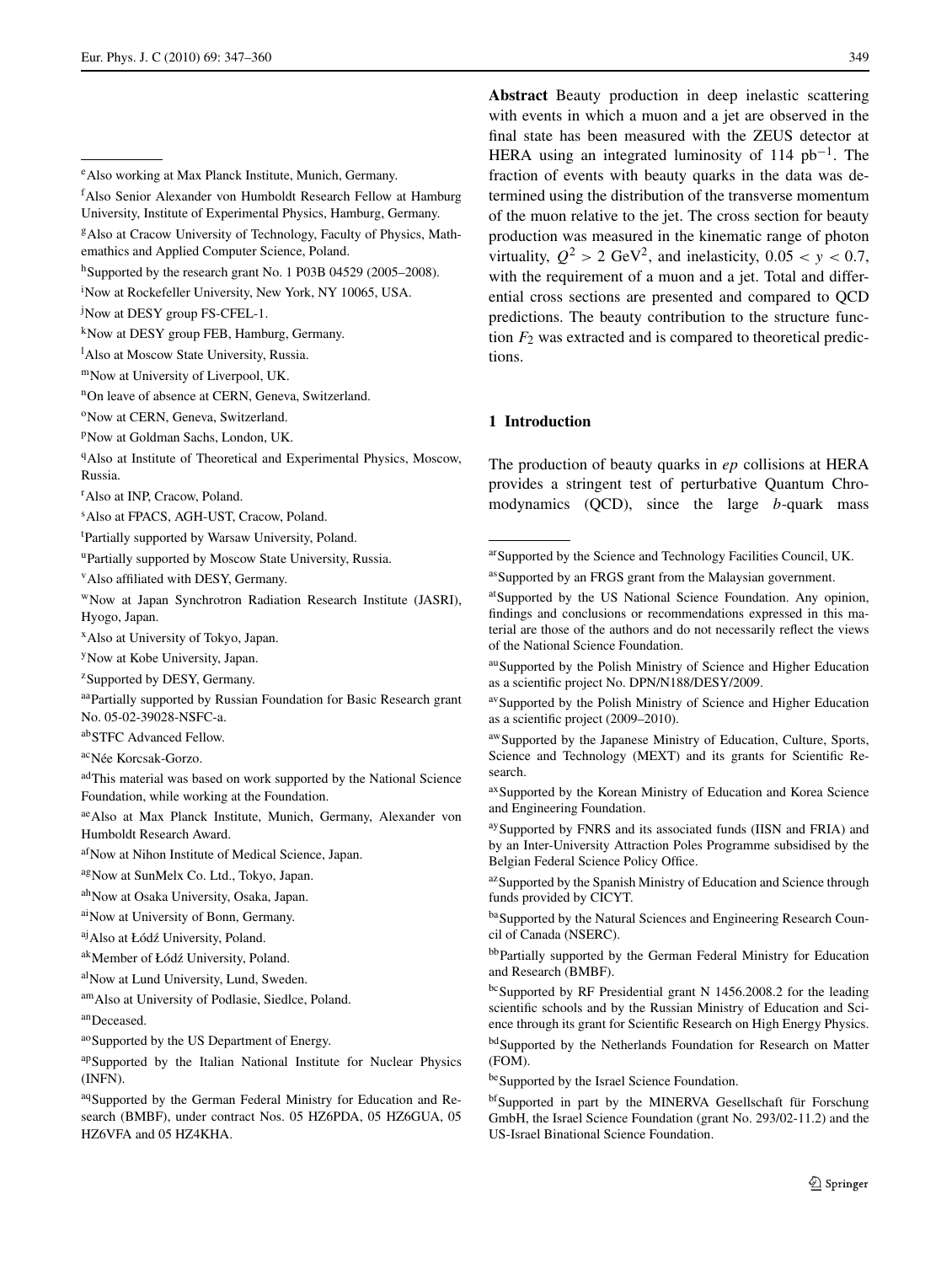$(m_b \approx 5 \text{ GeV})$  provides a hard scale that should ensure reliable predictions in all regions of phase space, including the kinematic threshold. Especially in this region, with *b*-quark transverse momenta comparable to or less than the *b*-quark mass, next-to-leading-order (NLO) QCD calculations based on the mechanism of dynamical generation of the (massive) *b* quarks  $\left[1-6\right]$  $\left[1-6\right]$  $\left[1-6\right]$  are expected to provide accurate predictions.

The cross section for beauty production has previously been measured in *ep* collisions [\[7](#page-14-2)[–20](#page-14-3)], as well as in  $p\overline{p}$  collisions at the  $Sp\overline{p}S$  [\[21](#page-14-4)[–24](#page-14-5)] and Tevatron [\[25](#page-14-6)[–39](#page-14-7)] colliders, in  $\gamma\gamma$  interactions at LEP [\[40](#page-14-8)[–42](#page-14-9)], and in fixed-target  $\pi N$ [\[43](#page-14-10), [44](#page-14-11)] and *pN* [[45–](#page-14-12)[47](#page-14-13)] experiments. Most results, including recent results from the Tevatron, are in good agreement with QCD predictions. Some of the LEP results [\[40\]](#page-14-8), however, deviate from the predictions.

This paper reports on a ZEUS measurement of beauty production in deep inelastic scattering (DIS) extending the kinematic region of previous ZEUS measurements [\[16](#page-14-14), [17](#page-14-15)]. The class of events investigated is

$$
ep \to eb\overline{b}X \to e\,\text{jet}\,\mu X',
$$

in which at least one jet and one muon are found in the final state. A data set partially overlapping with that of the first ZEUS measurement [[16\]](#page-14-14) was used. Looser cuts on muons and jets were applied. For muon identification, an extended combination of detector components was used. This resulted in a better detection efficiency than obtained in the previous analysis and allowed the threshold of the muon transverse momentum to be lowered. This is important for the extraction of the beauty contribution to the proton structure function,  $F_2^{b\overline{b}}$ , for which an extrapolation to the full phase space has to be performed. Such an extraction was already performed by the ZEUS collaboration [[17\]](#page-14-15) using an independent data set covering the kinematic range  $Q^2 > 20 \text{ GeV}^2$ . In the present analysis, the kinematic range of the measurement was extended to  $Q^2 > 2 \text{ GeV}^2$ . A comparison to the results obtained by the H1 collaboration [[18–](#page-14-16)[20\]](#page-14-3), using an inclusive impact parameter technique, is also presented in this paper.

Due to the large *b*-quark mass, muons from semi-leptonic *b* decays usually have high values of  $p_T^{\text{rel}}$ , the transverse momentum of the muon relative to the axis of the jet with which they are associated. For muons from charm decays, from *K* and  $\pi$  decays, and in events where a hadron is misidentified as a muon, the  $p_T^{\text{rel}}$  values are typically lower. Therefore, the fraction of events from *b* decays in the data sample can be extracted by fitting the  $p_T^{\text{rel}}$  distribution of the data using Monte Carlo (MC) predictions for the processes producing beauty, charm and light quarks.

In this analysis, the visible cross section,  $\sigma_{h\bar{h}}$ , and differential cross sections as a function of  $Q^2$ , the transverse momentum of the muon,  $p_T^{\mu}$ , and its pseudorapidity,<sup>1</sup>  $\eta^{\mu}$ , as well as the transverse momentum of the jet,  $p_T^{\text{jet}}$ , and its pseudorapity,  $\eta$ <sup>jet</sup>, were measured. They are compared to leading-order (LO) plus parton-shower (PS) MC predictions and NLO QCD calculations. The beauty contribution to the proton structure-function  $F_2$  is extracted as a function of  $Q^2$  and the Bjorken scaling variable, *x*, and compared to theoretical predictions.

#### **2 Experimental set-up**

The data sample used corresponds to an integrated luminosity  $\mathcal{L} = 114.1 \pm 2.3$  pb<sup>-1</sup>, collected by the ZEUS detector in the years 1996–2000. During the 1996–1997 data taking, HERA provided collisions between an electron<sup>2</sup> beam of  $E_e = 27.5$  GeV and a proton beam of  $E_p = 820$  GeV, corresponding to a centre-of-mass energy  $\sqrt{s} = 300 \text{ GeV}$  $(\mathcal{L}_{300} = 38.0 \pm 0.6 \text{ pb}^{-1})$ . In the years 1998–2000, the proton-beam energy was  $E_p = 920 \text{ GeV}$ , corresponding to  $√s = 318$  GeV ( $\mathcal{L}_{318} = 76.1 \pm 1.7$  pb<sup>-1</sup>).

A detailed description of the ZEUS detector can be found elsewhere [\[48](#page-14-17)]. A brief outline of the components that are most relevant for this analysis is given below. Charged particles were tracked in the central tracking detector (CTD) [\[49](#page-14-18)[–51](#page-14-19)], which operated in a magnetic field of 1*.*43 T provided by a thin superconducting coil. The CTD consisted of 72 cylindrical drift chamber layers, organised in 9 superlayers covering the polar-angle region  $15° < \theta < 164°$ . The transverse-momentum resolution for full-length tracks is  $\sigma(p_T)/p_T = 0.0058 p_T \oplus 0.0065 \oplus 0.0014/p_T$ , with  $p_T$ in GeV.

The high-resolution uranium–scintillator calorimeter (CAL) [[52–](#page-14-20)[55\]](#page-14-21) consisted of three parts: the forward (FCAL), the barrel (BCAL) and the rear (RCAL) calorimeters. Each part was subdivided transversely into towers and longitudinally into one electromagnetic section and either one (in RCAL) or two (in BCAL and FCAL) hadronic sections. The CAL energy resolutions, as measured under testbeam conditions, are  $\sigma(E)/E = 0.18/\sqrt{E}$  for electrons and *σ*(*E*)/*E* = 0.35/ $\sqrt{E}$  for hadrons, with *E* in GeV.

<span id="page-5-1"></span><span id="page-5-0"></span>The muon system consisted of barrel, rear (B/RMUON) [\[56](#page-14-22)] and forward (FMUON) [\[48](#page-14-17)] tracking detectors. The

<sup>&</sup>lt;sup>1</sup>The pseudorapidity is defined as  $\eta = -\ln(\tan \frac{\theta}{2})$ , where the polar angle,  $\theta$ , is measured with respect to the *Z* axis. The ZEUS coordinate system is a right-handed Cartesian system, with the *Z* axis pointing in the proton beam direction, referred to as the "forward direction", and the *X* axis pointing towards the centre of HERA. The coordinate origin is at the nominal interaction point.

<sup>2</sup>Electrons and positrons are not distinguished in this paper and are both referred to as electrons.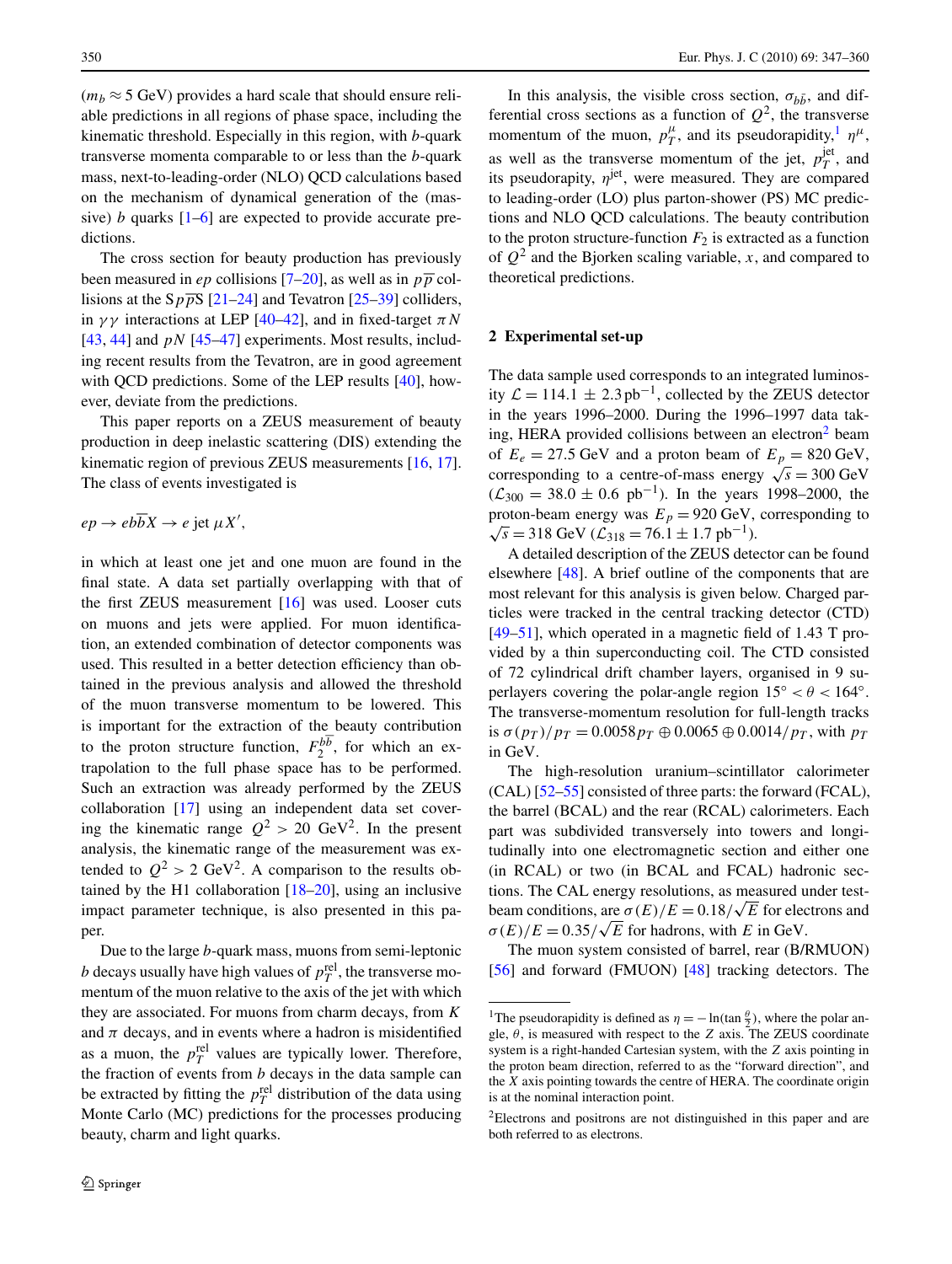B/RMUON consisted of limited-streamer (LS) tube chambers placed behind the BCAL (RCAL), inside and outside the magnetised iron yoke surrounding the CAL. The barrel and rear muon chambers covered polar angles from 34◦ to 135◦ and from 135◦ to 171◦, respectively. The FMUON consisted of six planes of LS tubes and four planes of drift chambers covering the angular region from 5◦ to 32◦. The muon system exploited the magnetic field of the iron yoke and, in the forward direction, of two iron toroids magnetised to 1.6 T to provide an independent measurement of the muon momentum.

Muons were also detected by the sampling Backing Calorimeter (BAC) [[57\]](#page-14-23). This detector consisted of 5200 proportional drift chambers which were typically 5 m long and had a wire spacing of 1 cm. The chambers were inserted into the magnetised iron yoke (barrel and two endcaps) covering the CAL. The BAC was equipped with analogue (for energy measurement) and digital (for muon tracking) readouts. The digital information from the hit wires allowed the reconstruction of muon trajectories in two dimensions (*XY* in barrel, *YZ* in endcaps) with an accuracy of a few mm.

The luminosity was measured from the rate of the bremsstrahlung process  $ep \rightarrow e\gamma p$ . The resulting smallangle photons were measured by the luminosity monitor [\[58](#page-14-24)], a lead-scintillator calorimeter placed in the HERA tunnel at  $Z = -107$  m.

#### **3 Event selection and reconstruction**

#### 3.1 Trigger selection

Events containing either a scattered electron, a muon, two jets, or charmed hadrons were selected online by means of a three-level trigger system [\[48](#page-14-17), [59\]](#page-15-0) through a combination of four different trigger chains as explained else-where [\[15](#page-14-25)]. The average trigger efficiency for events within the chosen kinematic region with a jet and with a reconstructed muon from *b*-quark decay was  $(93 \pm 2)\%$ . For events with  $Q^2 > 20 \text{ GeV}^2$ , the inclusive DIS triggers yielded an efficiency of almost 100%. For the lowest  $Q^2$  values,  $2 < Q^2 < 4$  GeV<sup>2</sup>, the efficiency of the combined trigger chains was 73%.

#### 3.2 General event selection

Offline, the event vertex was required to be reconstructed within  $|Z|$  < 50 cm around the interaction point. A wellreconstructed scattered electron with an impact point on the surface of the RCAL outside a region of  $\pm 12$  cm in *X* and ±6 cm in *Y* around the beampipe and

 $E_e > 10 \text{ GeV},$ 

$$
Q_e^2 > 2 \text{ GeV}^2
$$

was required, where the estimator of  $Q^2$ ,  $Q_e^2$ , was reconstructed using the energy,  $E_e$ , and the angle of the scattered electron.

In order to reject events from photoproduction,  $Q^2$  < 1 GeV<sup>2</sup>, the following cuts were applied:

$$
y_{\text{JB}} > 0.05,
$$
  
\n
$$
y_e < 0.7,
$$
  
\n
$$
40 < E - p_Z < 65 \text{ GeV},
$$

where  $y_{\text{JB}}$  and  $y_e$  are estimators for the inelasticity, *y*, of the event. For small values of *y*, the Jacquet-Blondel estima- $\frac{1}{2}$  tor  $y_{\text{JB}} = (E - p_Z)/(2E_e)$  [\[60](#page-15-1)] was used, where  $E - p_Z =$  $\sum_i E^i - p_Z^i$  and the sum runs over all energy-flow objects (EFOs) [[61\]](#page-15-2). EFOs combine the information from calorimetry and tracking, corrected for energy loss in dead material and for the presence of reconstructed muons.

The large mass of a  $b\bar{b}$  pair, at least  $\approx 10$  GeV, usually leads to a significant amount of energy deposited in the central parts of the detector. To reduce backgrounds from lightflavour events and charm, a cut

$$
E_T>8~\rm GeV
$$

was applied, with

$$
E_T = E_T^{\text{cal}} - E_T^{\text{cal}}|_{10^{\circ}} - E_T^e,
$$

where  $E_T^{\text{cal}}$  is the transverse energy deposited in the CAL,  $E_T^{\text{cal}}|_{10}$  is the transverse energy in a cone of 10° around the forward beam pipe and  $E_T^e$  is the transverse energy of the scattered electron. The *b* and  $\bar{b}$  quarks also fragment and decay into a large number of particles. Therefore events with a low number of observed tracks,  $N<sub>Tracks</sub>$ , were rejected by requiring

 $N_{\text{Tracks}} \geq 8$ .

#### 3.3 Jet identification and selection

Hadronic final-state objects were reconstructed from EFOs, which were clustered into jets using the  $k_T$  cluster algorithm KTCLUS  $[62]$  in its massive mode with the  $E_T$  recombination scheme. The identified scattered electron was removed [[63\]](#page-15-4) before the clustering procedure, while reconstructed muons were included. Events were selected if they contained at least one jet with transverse energy,  $E_T^{\text{jet}}$ , of

$$
E_T^{\text{jet}} = p_T^{\text{jet}} \frac{E^{\text{jet}}}{p^{\text{jet}}} > 5 \text{ GeV},
$$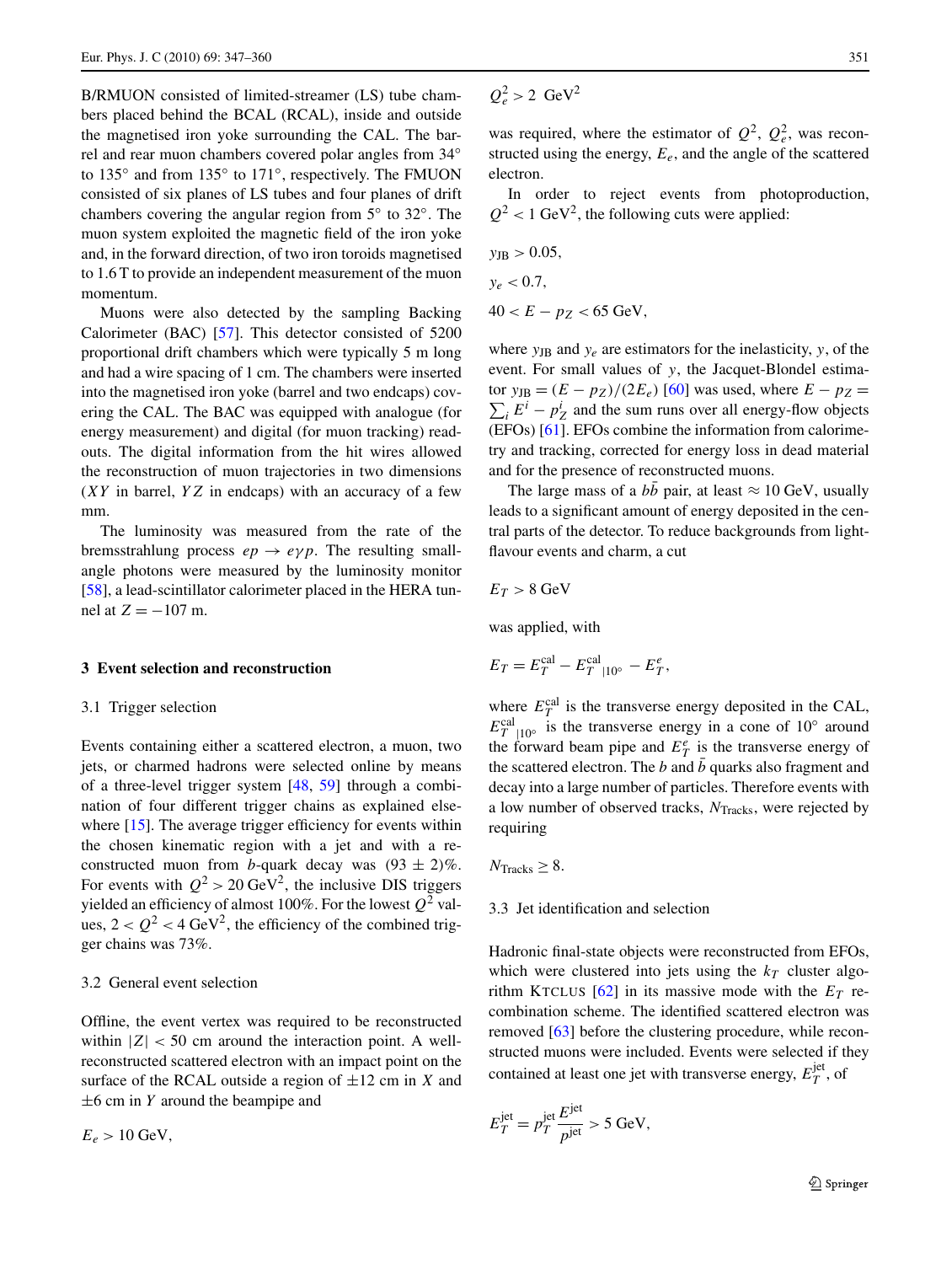where  $E^{jet}$ ,  $p^{jet}$  and  $p_T^{jet}$  are the jet energy, momentum and transverse momentum, and within the jet pseudorapidity (*η*jet) acceptance,

$$
-2.0 < \eta^{\rm jet} < 2.5.
$$

3.4 Muon identification and selection

Muons were selected offline if they satisfied at least one of the following criteria:

- a muon track was found in the inner B/RMUON chambers. A match in position and angle to a CTD track was required. In the bottom region, where no inner chambers are present, the outer chambers were used instead. For muons with hits in both inner and outer chambers, momentum consistency was required;
- a muon track was found in the FMUON chambers. Within the CTD acceptance, a match in position and angle to a CTD track was required and the momentum was obtained from a combined fit to the CTD and FMUON information. Outside the CTD acceptance, candidates well measured in FMUON only and fitted to the primary vertex were accepted;
- a muon track or localised energy deposit was found in the BAC, and matched to a CTD track, from which the muon momentum was obtained. In the forward region of the detector, an energy deposit in the calorimeter consistent with the passing of a minimum-ionising particle was required in addition in order to reduce background related to the proton beam or to the punch through of high-energy hadrons.

Most muons were within the geometric acceptance of more than one of these algorithms. The overall efficiency was about 80% for muons with momenta above 2–5 GeV, depending on the muon pseudorapidity,  $\eta^{\mu}$ .

In the barrel region, the requirement that the muons reach at least the inner muon chambers implies a muon transverse momentum,  $p_T^{\mu}$ , of about 1.5 GeV or more. In order to have approximately uniform pseudorapidity acceptance, a cut

$$
p_T^{\mu} > 1.5 \; \mathrm{GeV}
$$

was therefore applied to all muons. The coverage of the tracking and muon systems resulted in an implicit upper cutoff  $\eta^{\mu} \lesssim 2.5$ . The expected signal muon distribution suggested the explicit cut

 $\eta^{\mu}$  > -1.6*.* 

A muon was associated with a jet if it was located within a cone of  $\Delta R = \sqrt{\Delta \phi^2 + \Delta \eta^2} < 0.7$  around the jet axis, where  $\Delta \phi$  and  $\Delta \eta$  are the distances between the muon and the jet in azimuth angle and pseudorapidity, respectively. At least one muon associated with a jet was required.

After all selection cuts, the final data sample contained 19698 events. In each event, only the muon candidate with the highest  $p_T^{\mu}$  was considered.

#### **4 Monte Carlo simulation**

To evaluate the detector acceptance and to provide the signal and background distributions, MC samples of beauty, charm, and light flavours (LF) were generated, corresponding to 17, three, and about one times the integrated luminosity of the data, respectively. The beauty and charm samples were generated using the RAPGAP 3 MC program [[64\]](#page-15-5) in the massive mode ( $m_c = 1.5$  GeV,  $m_b = 4.75$  GeV), interfaced to HERACLES 4.6.1 [[65\]](#page-15-6) in order to incorporate first-order electroweak corrections. In RAPGAP, LO matrix elements are combined with higher-order QCD radiation simulated in the leading-logarithmic approximation. The hadronisation is simulated using the Lund string model as implemented in JETSET [\[66](#page-15-7)]. The lepton energy spectrum from charm decays was reweighted to agree with CLEO data [[67\]](#page-15-8). The lepton spectrum from beauty decays was found to be in good agreement [[63\]](#page-15-4) with that determined from  $e^+e^-$  data. An inclusive MC sample containing all flavours was generated in the massless mode using ARIADNE [\[68](#page-15-9)]. The subset containing only LF events was used for the background simulation, while the full sample was used for systematic studies.

The generated events were passed through a full simulation of the ZEUS detector based on GEANT 3.13 [\[69](#page-15-10)]. They were subjected to the same trigger requirements and processed by the same reconstruction programs as the data.

Imperfections of the simulation of the muon range in dense materials as well as of the efficiency of the muon detectors were corrected using an independent data set of isolated muons from  $J/\psi$  and Bethe-Heitler events [\[70](#page-15-11)]. Tabulated as a function of  $p_T^{\mu}$  and  $\eta^{\mu}$ , these corrections were applied to MC events on an event-by-event basis.

<span id="page-7-0"></span>Figure [1](#page-8-0) shows the comparison of the MC simulation to the data for a selection of variables of the measured muon and the associated jet. The MC agrees reasonably well with the measured distributions. This demonstrates that the MC can be reliably used to calculate the detector-acceptance corrections.

#### **5 NLO calculations**

Next-to-leading-order QCD predictions for the visible cross sections were obtained in the fixed-flavour-number scheme (FFNS) using HVQDIS [[6\]](#page-14-1). The *b*-quark mass was set to  $m_b = 4.75$  GeV and the renormalisation,  $\mu_R$ , and factorisation,  $\mu_F$ , scales to  $\mu_R = \mu_F = \frac{1}{2}\sqrt{Q^2 + p_T^2 + m_b^2}$ , where  $p_T$  is the average transverse momentum of the two *b* quarks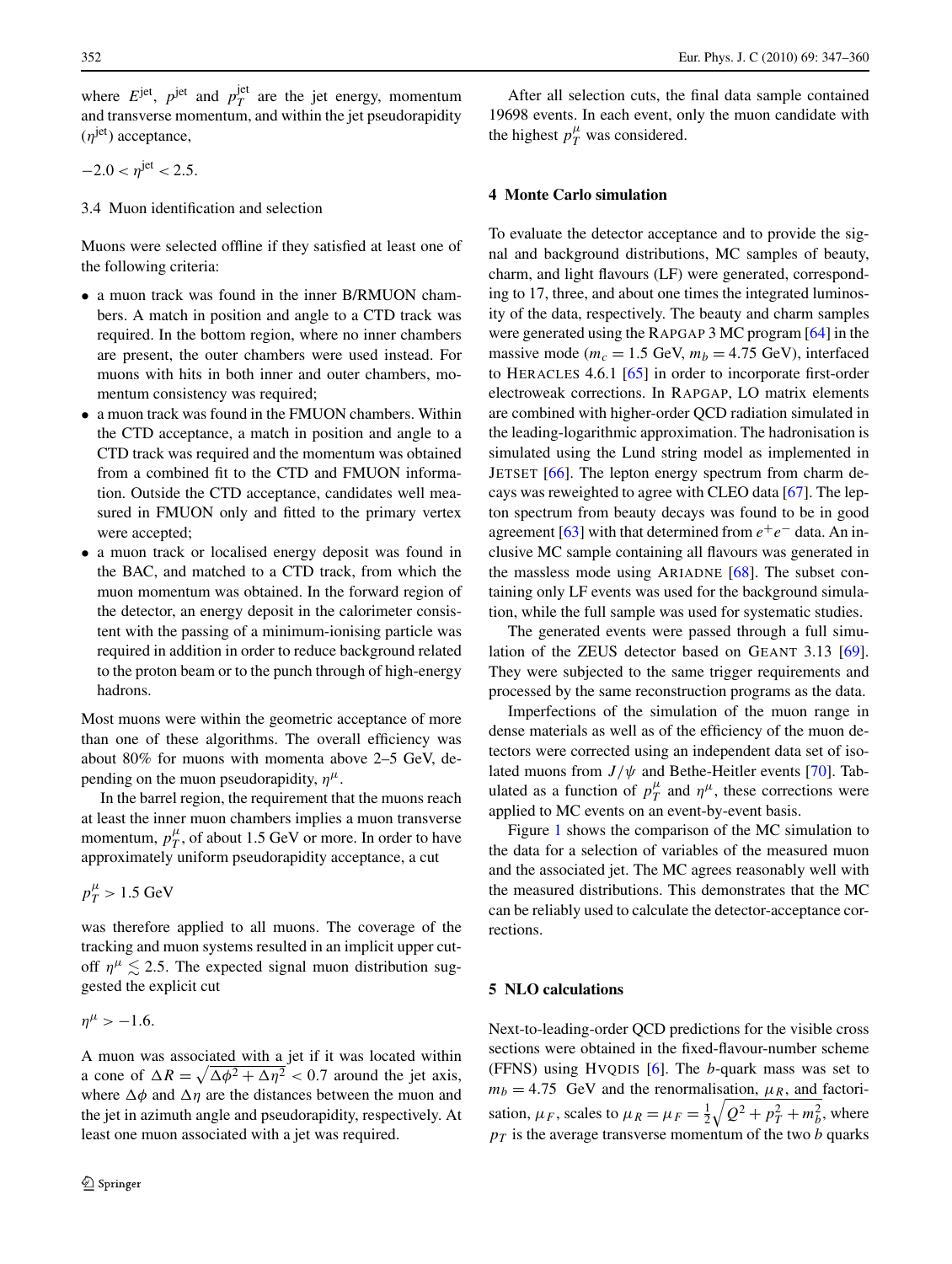<span id="page-8-0"></span>



in the Breit frame. The parton density functions (PDF) were obtained by repeating the ZEUS-S [\[71](#page-15-12)] PDF fit in the FFNS with the quark masses set to the same values as in the HVQDIS calculation.

A model of *b* fragmentation into weakly decaying hadrons and of the decay of *b* hadrons into muons was used to calculate muon observables from the partonic results. The hadron momentum was obtained by scaling the quark momentum according to the fragmentation function of Peter-son et al. [\[72](#page-15-13)] with the parameter  $\epsilon = 0.0035$ . The semileptonic decay spectrum for beauty hadrons was taken from **JETSET** [\[66](#page-15-7)]. Direct  $(b \rightarrow \mu)$  and indirect  $(b \rightarrow c(\bar{c}) \rightarrow \mu$ and  $b \to \tau \to \mu$ ) *b*-hadron decays to muons were considered together according to their probabilities. The sum of the branching ratios of direct and indirect decays of *b* hadrons into muons was fixed to 0*.*22, as implemented in  ${\rm JETSET.}^3$  ${\rm JETSET.}^3$ 

<span id="page-8-1"></span>The NLO QCD predictions were multiplied by hadronisation corrections to obtain jet variables comparable to the ones used in the cross section measurement. These corrections are defined as the ratio of the cross sections obtained by applying the jet finder to the four-momenta of all hadrons and that from applying it to the four-momenta of all partons. They were evaluated using the RAPGAP program; they change the NLO QCD predictions by typically 5% or less.

The uncertainty of the theoretical predictions was evaluated by independently varying  $\mu_R$  and  $\mu_F$  by a factor of 2 and  $1/2$  and  $m_b$  between 4.5 and 5.0 GeV. Each of these variations resulted in uncertainties of about 5–10% in the kinematic range of this measurement.

The HVQDIS NLO predictions were also used for the extrapolation of the measured visible cross sections to  $F_2^{b\overline{b}}$ . For this step, uncertainties on the hadronisation corrections, the branching ratios and the shape variation due to the choice of PDF were also included.

Several other predictions are available for  $F_2^{b\overline{b}}$ . The predictions by the CTEQ [[74\]](#page-15-15) and MSTW [[75\]](#page-15-16) groups use NLO calculations based on the general-mass variable-flavournumber scheme (VFNS) with different treatments of the flavour-threshold region [\[76](#page-15-17)]. The MSTW prediction is also available in a variant partially including NNLO terms [\[75](#page-15-16)]. The NLO prediction of GJR [\[77](#page-15-18)] is based on the FFNS. The

 $3$ The small deviation from the latest PDG values [\[73\]](#page-15-14) is negligible compared to the quoted uncertainties.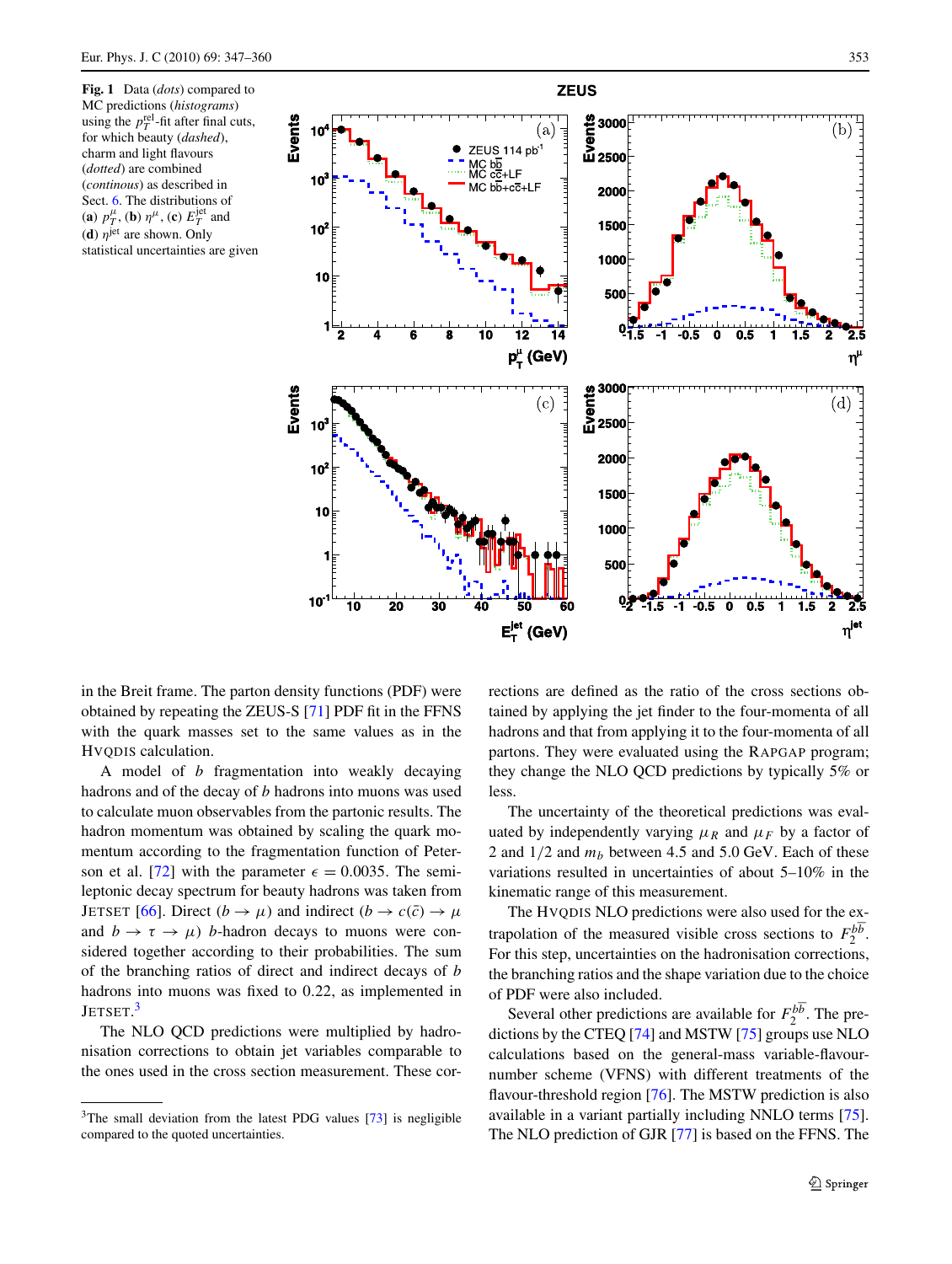<span id="page-9-1"></span>**Table 1** PDF schemes and parameters of the calculations described in Sect. [5](#page-7-0) and shown in Fig. [5](#page-14-26)

| PDF              | Order                  | Scheme      | $\mu_F^2$ | $\mu_R^2$                      | $m_h$ (GeV) | $\alpha_s$ |
|------------------|------------------------|-------------|-----------|--------------------------------|-------------|------------|
| MSTW08 NLO       | $\alpha_{\rm s}^2$     | <b>VFNS</b> |           | 04                             | 4.75        | 0.1202     |
| MSTW08 NNLO      | appr. $\alpha_s^3$     | <b>VFNS</b> |           | $Q^2$                          | 4.75        | 0.1171     |
| CTEQ6.6 NLO      | $\alpha_s, \alpha_s^2$ | <b>VFNS</b> | $Q^2$     | $Q^2 + m_h^2$                  | 4.5         | 0.1180     |
| GJR08 NLO        | $\alpha_s^2$           | <b>FFNS</b> |           | $m_h^2$                        | 4.2         | 0.1145     |
| <b>ABKM NNLO</b> | appr. $\alpha_s^3$     | <b>FFNS</b> |           | $Q^2 + 4m_h^2$                 | 4.5         | 0.1129     |
| ZEUS-S+HVQDIS    | $\alpha_s^2$           | <b>FFNS</b> |           | $\frac{1}{4}(Q^2+p_T^2+m_h^2)$ | 4.75        | 0.1180     |

<span id="page-9-0"></span>prediction of ABKM [[78,](#page-15-19) [79\]](#page-15-20) is based on a partial NNLO FFNS calculation which is almost complete in the threshold region  $Q^2 \approx m_b^2$ . Each of these calculations were done using PDFs extracted within the respective scheme. The scales, masses and  $\alpha_s$  values used by each prediction are summarised in Table [1](#page-9-1).

#### **6 Extraction of beauty signal**

The beauty signal was extracted from the distribution of the transverse momentum of the muon with respect to the momentum of the associated jet,  $p_T^{\text{rel}}$ , defined as

$$
p_T^{\text{rel}} = \frac{|\vec{p}^{\mu} \times \vec{p}^{\text{ jet}}|}{|\vec{p}^{\text{ jet}}|},
$$

where  $\vec{p}^{\mu}$  is the muon and  $\vec{p}^{\text{jet}}$  the jet momentum vector. The fraction of beauty,  $f_{b\bar{b}}$ , and background,  $f_{bkg}$ , events in the sample was obtained from a two-component fit to the shape of the measured  $p_T^{\text{rel}}$  distribution,  $d_{\mu}$ , with a beauty and a background component:

$$
d_{\mu} = f_{b\bar{b}}d_{\mu}^{b\bar{b}} + f_{bkg}d_{\mu}^{bkg},\tag{1}
$$

where the  $p_T^{\text{rel}}$  distribution of beauty,  $d_{\mu}^{b\bar{b}}$ , was taken from the RAPGAP MC:  $d_{\mu}^{b\bar{b}} = d_{\mu}^{b\bar{b},\text{MC}}$ . The corresponding distribution for the background,  $d_{\mu}^{\text{bkg}}$ , was obtained from the sum of the LF,  $d_{\mu}^{\text{LF}}$ , and the charm,  $d_{\mu}^{c\bar{c}}$ , distributions weighted according to the charm and LF cross sections predicted by RAPGAP and ARIADNE, respectively,

$$
d_{\mu}^{\text{bkg}} = r d_{\mu}^{c\bar{c}} + (1 - r) d_{\mu}^{\text{LF}},
$$
\n(2)

where *r* is the predicted charm fraction. The distribution  $d_{\mu}^{\text{LF}}$ was obtained using a sample of measured CTD tracks not identified as muons. These tracks, typically from a  $\pi$  or  $K$ meson, were required to fulfill the same momentum and angular cuts as the selected muons; they are called unidentified tracks in the following. The  $p_T^{\text{rel}}$  distribution for unidentified tracks,  $d_x$ , is expected to be similar to  $d_{\mu}^{\text{LF}}$ , under the assumption that the probability for an unidentified track to

<span id="page-9-6"></span>be identified as a muon,  $P_{x\to\mu}$ , does not depend strongly on  $p_T^{\text{rel}}$ . Monte Carlo predictions for  $d_{\mu}^{\text{LF}}$  and  $d_x$  were used to correct  $d_x$ :

$$
d_{\mu}^{\text{LF}} = d_x \frac{d_{\mu}^{\text{LF,MC}}}{d_x^{\text{MC}}}.
$$
\n(3)

The ratio  $d_{\mu}^{\text{LF},\text{MC}}/d_{x}^{\text{MC}}$  accounts for differences between  $d_{\mu}^{\text{LF}}$  and  $d_{x}$  due to a residual  $p_{T}^{\text{rel}}$  dependence of  $P_{x\rightarrow\mu}$  and for the charm and beauty contamination in the unidentified track sample.

<span id="page-9-5"></span>The data cannot be used to extract the distribution  $d_{\mu}^{c\bar{c}}$ . Two different options were therefore considered to describe it: the distribution given by the RAPGAP MC, i.e.  $d_{\mu}^{c\bar{c}} =$  $d_{\mu}^{c\bar{c},\text{MC}}$ , or the same distribution corrected using the unidentified track sample, as in the case of the LF background:

<span id="page-9-3"></span>
$$
d_{\mu}^{c\bar{c}} = \frac{d_x}{d_x^{\text{MC}}} d_{\mu}^{c\bar{c},\text{MC}}.
$$
\n(4)

The average of these two distributions was taken as the nominal  $d_{\mu}^{c\bar{c}}$ . The small differences between them were treated as a systematic uncertainty.

Figure [2](#page-9-2) shows the measured distribution of the muon  $p_T^{\text{rel}}$  together with the results of the fit according to [\(1](#page-9-3)). The fitted sum of the two components reproduces the data reasonably well. The fraction of beauty in the total sample is

<span id="page-9-4"></span>

<span id="page-9-2"></span>**Fig. 2** Measured  $p_T^{\text{rel}}$ -distribution and fit from MC. Details as in Fig. [1](#page-8-0)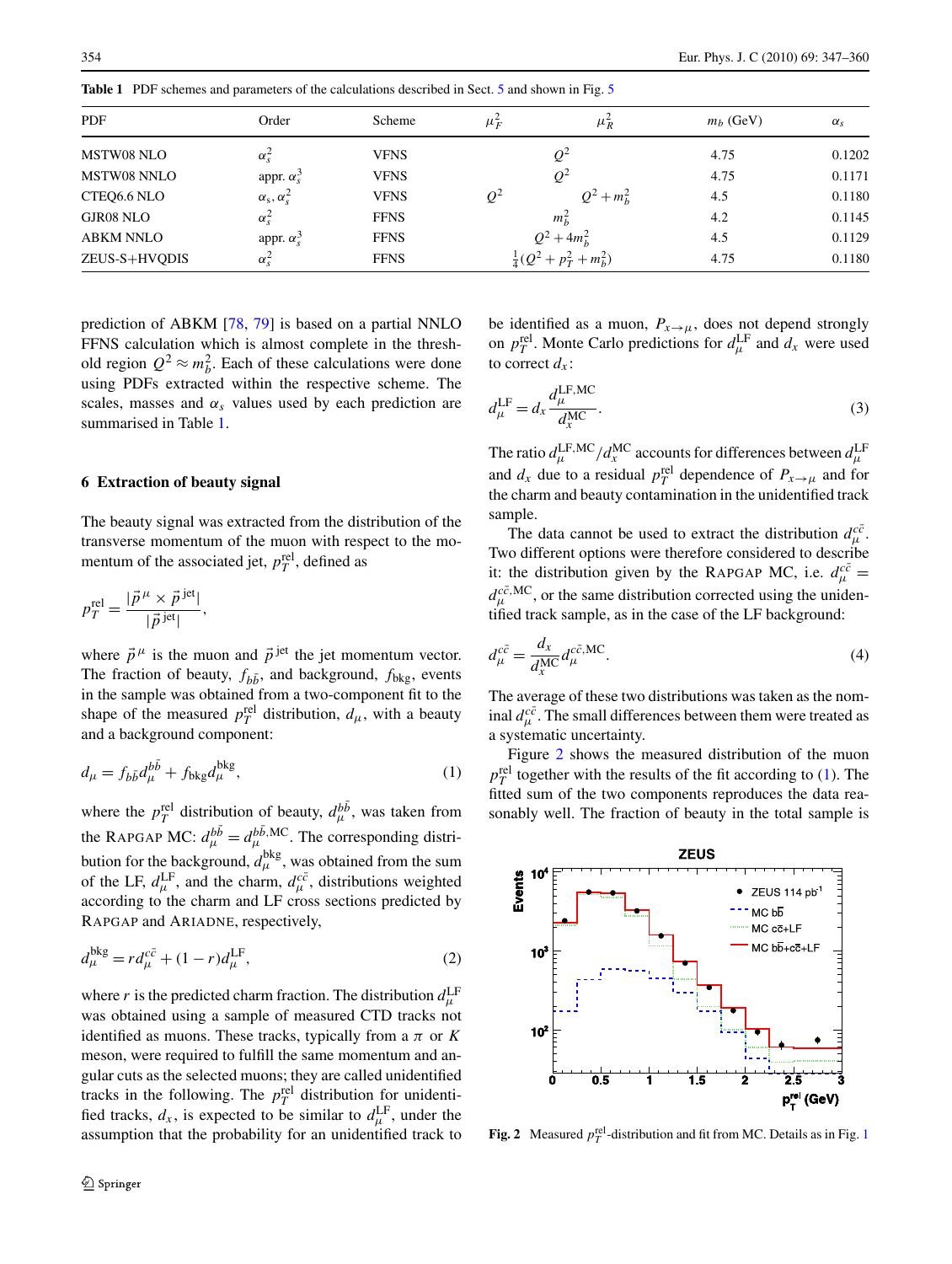$f_{b\bar{b}} = 0.16 \pm 0.01$  (stat.). For the determination of differential cross sections, the fraction of beauty events in the data was extracted by a fit performed in each cross-section bin.

The average cross sections obtained from the two different running periods ( $\sqrt{s}$  = 300 and 318 GeV) are expressed in terms of a single cross section at  $\sqrt{s}$  = 318 GeV. The correction factor of  $+2\%$  was obtained using the HVQDIS NLO calculation.

#### **7 Systematic uncertainties**

The systematic uncertainties on the measured cross sections were determined by varying the analysis procedure or by changing the selection cuts within the resolution of the respective variable and repeating the extraction of the cross sections. The numbers given below give the uncertainty on the total visible cross section,  $\sigma_{h\bar{h}}$ . The systematic uncertainties on the differential distributions were determined bin-bybin, unless stated otherwise. The following systematic studies were carried out:

- muon detection: the differences between cross sections derived from muons identified in the BAC and those found in the muon chambers was used to estimate the effect of the uncertainty in the muon detection. The resulting value of  $\pm 7\%$  was used for all bins;
- fit of the beauty fraction: the uncertainty related to the signal extraction was estimated by changing the charm contribution to the background, *r*, by  $+20\%$  and  $-20\%$ in [\(2](#page-9-4)). This leads to a systematic uncertainty of  $\frac{+4}{-3}\%$ ;
- background  $p_T^{\text{rel}}$  shape uncertainty: the charm  $p_T^{\text{rel}}$  shape,  $d_{\mu}^{c\bar{c}}$ , in [\(2](#page-9-4)) was varied between the prediction from RAP-GAP and that obtained applying the correction from the unidentified track sample in ([4\)](#page-9-5). In addition, the correction functions  $1 - \frac{d_{\mu}^{\text{LF,MC}}}{d_{x}^{\text{MC}}}$  and  $1 - \frac{d_{x}}{d_{x}^{\text{MC}}}$  in [\(3](#page-9-6)) and ([4\)](#page-9-5) were varied by  $\pm 50\%$ , resulting in a  $\pm 9\%$  cross-section uncertainty;
- charm semi-leptonic decay spectrum: the reweighting to the CLEO model was varied by  $\pm 50\%$ , resulting in an uncertainty of  $\pm 4\%$ ;
- energy scale: the effect of the uncertainty in the absolute CAL energy scale of  $\pm 2\%$  for hadrons and of  $\pm 1\%$  for electrons was  $^{+4}_{-5}\%$ ;
- cut on  $E_T^{\text{cal}}$ : a change of the cut by  $\pm 1 \text{ GeV}$  leads to changes in the cross section of  $_{-1}^{+2}\%$ ;
- cut on  $N<sub>Tracks</sub>$ : a change of the cut to  $\geq 7$  or to  $\geq 9$  leads to an uncertainty of  $\frac{+2}{-1}\%$ ;
- trigger efficiency: the uncertainty on the trigger efficiency for events with  $Q^2 < 20 \text{ GeV}^2$  was  $\pm 2\%$ .

All systematic uncertainties were added in quadrature. In addition, a 2% overall normalisation uncertainty associated



<span id="page-10-0"></span>**Fig. 3** Differential beauty cross section as a function of the photon virtuality,  $Q^2$ , for events with at least one jet and one muon, compared to the RAPGAP LO+PS MC normalised to the data, and compared to the HVQDIS NLO QCD calculations. The errors on the data points correspond to the statistical uncertainty (*inner error bars*) and to the statistical and systematic uncertainty added in quadrature (*outer error bars*). The *shaded bands* show the uncertainty of the theoretical prediction originating from the variation of the renormalisation and factorisation scales and the *b*-quark mass

<span id="page-10-2"></span>with the luminosity measurement was added in quadrature to the uncertainty of the total cross section. This uncertainty was not included for the differential cross sections.

#### **8 Cross section**

A total visible cross section of

$$
\sigma_{b\bar{b}} = 70.4 \pm 5.6
$$
 (stat.)  $\pm_{11.3}^{11.4}$  (syst.) pb

was measured for the reaction  $ep \rightarrow eb\overline{b}X \rightarrow e$  jet  $\mu X'$ in the kinematic region defined by:  $Q^2 > 2 \text{ GeV}^2$ ,  $0.05 < y < 0.7$ , and at least one jet with  $E_T^{\text{jet}} > 5 \text{ GeV}$  and  $-2 < \eta$ <sup>iet</sup> < 2.5 including a muon of  $p_T^{\mu} > 1.5$  GeV and  $\eta^{\mu}$  > −1.6 inside a cone of  $\Delta R$  < 0.7 to the jet axis. Jets were obtained using the  $k_T$  cluster algorithm KTCLUS [[62\]](#page-15-3) at the hadron level in its massive mode with the  $E_T$  recombination scheme. Weakly decaying B-hadrons were treated as stable particles and were decayed (e.g. to a muon) only after application of the jet algorithm.

This result is to be compared to the HVQDIS NLO prediction of

<span id="page-10-1"></span>
$$
\sigma_{b\bar{b}}^{\text{NLO}} = 46.4 \pm ^{5.8}_{6.1} \text{ pb},
$$

where the uncertainty is calculated as described in Sect. [5.](#page-7-0)

Figure [3](#page-10-0) and Table [2](#page-11-0) show the differential cross section<sup>[4](#page-10-1)</sup> as a function of  $Q^2$  compared to the HVQDIS NLO calcu-

<sup>&</sup>lt;sup>4</sup>Cross section integrated over the bin, divided by the bin width.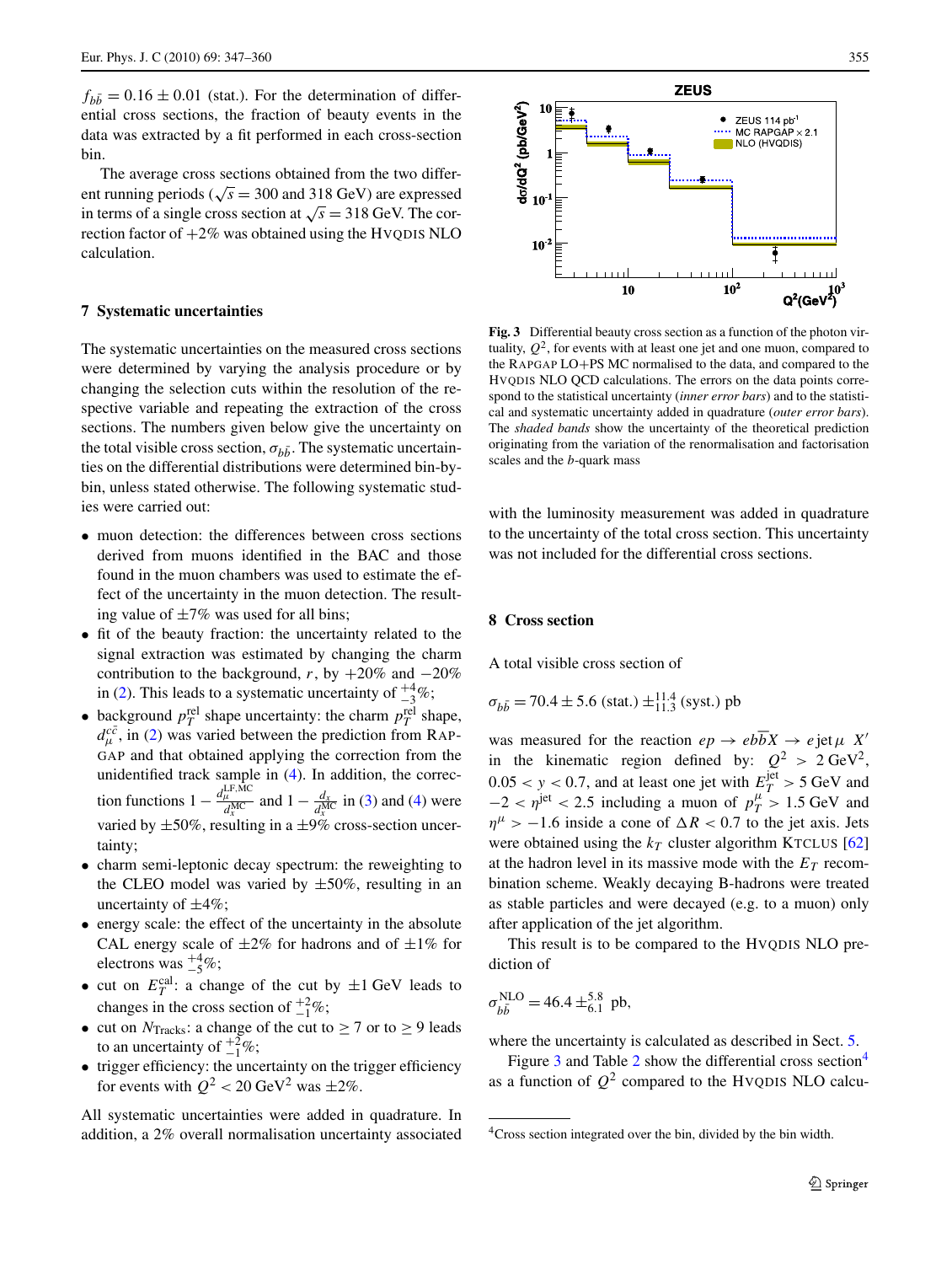<span id="page-11-0"></span>**Table 2** Measured cross sections in bins of  $Q^2$ ,  $p_T^{\mu}$ ,  $\eta^{\mu}$ ,  $p_T^{\text{jet}}$  and  $\eta^{\text{jet}}$  for beauty production with a muon and a jet as defined in Sect. [8](#page-10-2). The statistical and systematic uncertainties are shown separately. The cross

sections have an additional global uncertainty of 2% from the luminosity uncertainty. The NLO cross sections and their uncertainties were calculated with HVQDIS

| $Q^2$ bin           | $d\sigma/dQ^2$            | $\delta_{\rm stat}$ | $\delta_{syst}$               | $d\sigma^{\rm NLO}/dQ^2$            |
|---------------------|---------------------------|---------------------|-------------------------------|-------------------------------------|
| (GeV <sup>2</sup> ) |                           | $(pb/GeV^2)$        |                               | $(pb/GeV^2)$                        |
| $2 - 4$             | 7.4                       | $\pm 1.6$           | $^{+2.4}_{-2.4}$              | $3.4^{+0.7}_{-0.3}$                 |
| $4 - 10$            | 3.38                      | $\pm 0.51$          | $^{+0.56}_{-0.57}$            | $1.56^{+0.21}_{-0.26}$              |
| $10 - 25$           | 1.10                      | $\pm 0.14$          | $+0.14$<br>$-0.15$            | $0.61^{+0.08}_{-0.10}$              |
| $25 - 100$          | 0.255                     | $\pm 0.033$         | $\substack{+0.040 \\ -0.036}$ | $0.163\substack{+0.018\\-0.020}$    |
| 100-1000            | 0.0060                    | ±0.0020             | $^{+0.0016}_{-0.0016}$        | $0.0092^{+0.0008}_{-0.0011}$        |
| $p_T^{\mu}$         | $d\sigma/dp_T^{\mu}$      | $\delta_{\rm stat}$ | $\delta_{syst}$               | $d\sigma^{\text{NLO}}/dp_T^{\mu}$   |
| (GeV)               |                           | (pb/GeV)            |                               | (pb/GeV)                            |
| $1.5 - 2.5$         | 32.7                      | $\pm 4.4$           | $+6.3$<br>$-6.0$              | $18.4^{+2.6}_{-3.0}$                |
| $2.5 - 4.0$         | 15.4                      | $\pm 2.2$           | $^{+2.1}_{-2.0}$              | $11.9^{+1.5}_{-1.4}$                |
| $4.0 - 6.0$         | 5.02                      | $\pm 0.90$          | $+0.64$<br>$-0.60$            | $3.66^{+0.35}_{-0.46}$              |
| $6.0 - 10.0$        | 0.91                      | $\pm 0.29$          | $+0.13$<br>$-0.14$            | $0.59^{+0.04}_{-0.07}$              |
| $\eta^\mu$          | $d\sigma/d\eta^\mu$       | $\delta_{\rm stat}$ | $\delta_{syst}$               | $d\sigma^{\rm NLO}/d\eta^\mu$       |
|                     |                           | (pb)                |                               | (pb)                                |
| $-1.6 - -0.5$       | 8.7                       | $\pm 2.7$           | $+1.3$<br>$-1.6$              | $5.4^{+0.8}_{-0.5}$                 |
| $-0.5 - 0.2$        | 16.2                      | ±4.6                | $+3.1$<br>$-3.3$              | $16.7^{+2.3}_{-2.5}$                |
| $0.2 - 0.9$         | 27.9                      | $\pm 3.6$           | $^{+4.8}_{-4.5}$              | $19.0^{+2.1}_{-2.8}$                |
| $0.9 - 2.5$         | 17.1                      | $\pm 1.9$           | $^{+1.8}_{-1.8}$              | $9.4^{+1.2}_{-1.2}$                 |
| $p_T^{\rm jet}$     | $d\sigma/dp_T^{\rm jet}$  | $\delta_{\rm stat}$ | $\delta_{syst}$               | $d\sigma^{\rm NLO}/dp_T^{\rm jet}$  |
| (GeV)               |                           | (pb/GeV)            |                               | (pb/GeV)                            |
| $4 - 10$            | 6.96                      | $\pm 0.75$          | $^{+1.66}_{-1.52}$            | $4.54^{+0.64}_{-0.68}$              |
| $10 - 15$           | 2.69                      | $\pm 0.39$          | $+0.26$<br>$-0.23$            | $2.37^{+0.29}_{-0.28}$              |
| $15 - 30$           | 0.64                      | $\pm 0.14$          | $+0.09$<br>$-0.07$            | $0.43^{+0.03}_{-0.05}$              |
| $n^{jet}$           | $d\sigma/d\eta^{\rm jet}$ | $\delta_{\rm stat}$ | $\delta_{syst}$               | $d\sigma^{\rm NLO}/d\eta^{\rm jet}$ |
|                     |                           | (pb)                |                               | (pb)                                |
| $-1.6 - -0.5$       | 14.4                      | $\pm 3.1$           | $^{+2.0}_{-2.2}$              | $6.2^{+0.9}_{-0.5}$                 |
| $-0.5-0.2$          | 14.8                      | $\pm 3.8$           | $^{+2.7}_{-2.8}$              | $16.4^{+2.0}_{-2.9}$                |
| $0.2 - 0.9$         | 24.0                      | $\pm 3.8$           | $+4.4$<br>$-4.4$              | $18.2^{+1.9}_{-2.7}$                |
| $0.9 - 2.5$         | 17.1                      | $\pm 2.2$           | $+2.3$<br>$-2.2$              | $9.4^{+1.3}_{-1.2}$                 |

lation, and the RAPGAP MC prediction scaled to the data. Differential cross sections as functions of  $p_T^{\mu}$ ,  $\eta^{\mu}$ ,  $p_T^{\text{jet}}$  and *n*<sup>jet</sup> are given in Fig. [4.](#page-12-0) In shape, both the MC and the NLO QCD calculation reasonably describe the data. The difference in normalisation is correlated to and consistent with the difference observed for the total cross section. The largest fraction of the observed difference of about 2 standard deviations can be attributed to the low *x* and  $Q^2$ , and therefore low  $p_T$ , region.

### <span id="page-11-1"></span>**9** Extraction of  $F_2^{b\overline{b}}$

The beauty contribution to the proton structure-function  $F_2$ ,  $F_2^{b\overline{b}}$ , can be defined in terms of the inclusive doubledifferential  $b\bar{b}$  cross section in  $Q^2$  and *x* as

$$
\frac{d^2\sigma^{b\bar{b}}}{dx\,dQ^2} = \frac{2\pi\alpha^2}{Q^4x} \left( \left[ 1 + (1-y)^2 \right] F_2^{b\bar{b}}(x, Q^2) - y^2 F_L^{b\bar{b}}(x, Q^2) \right).
$$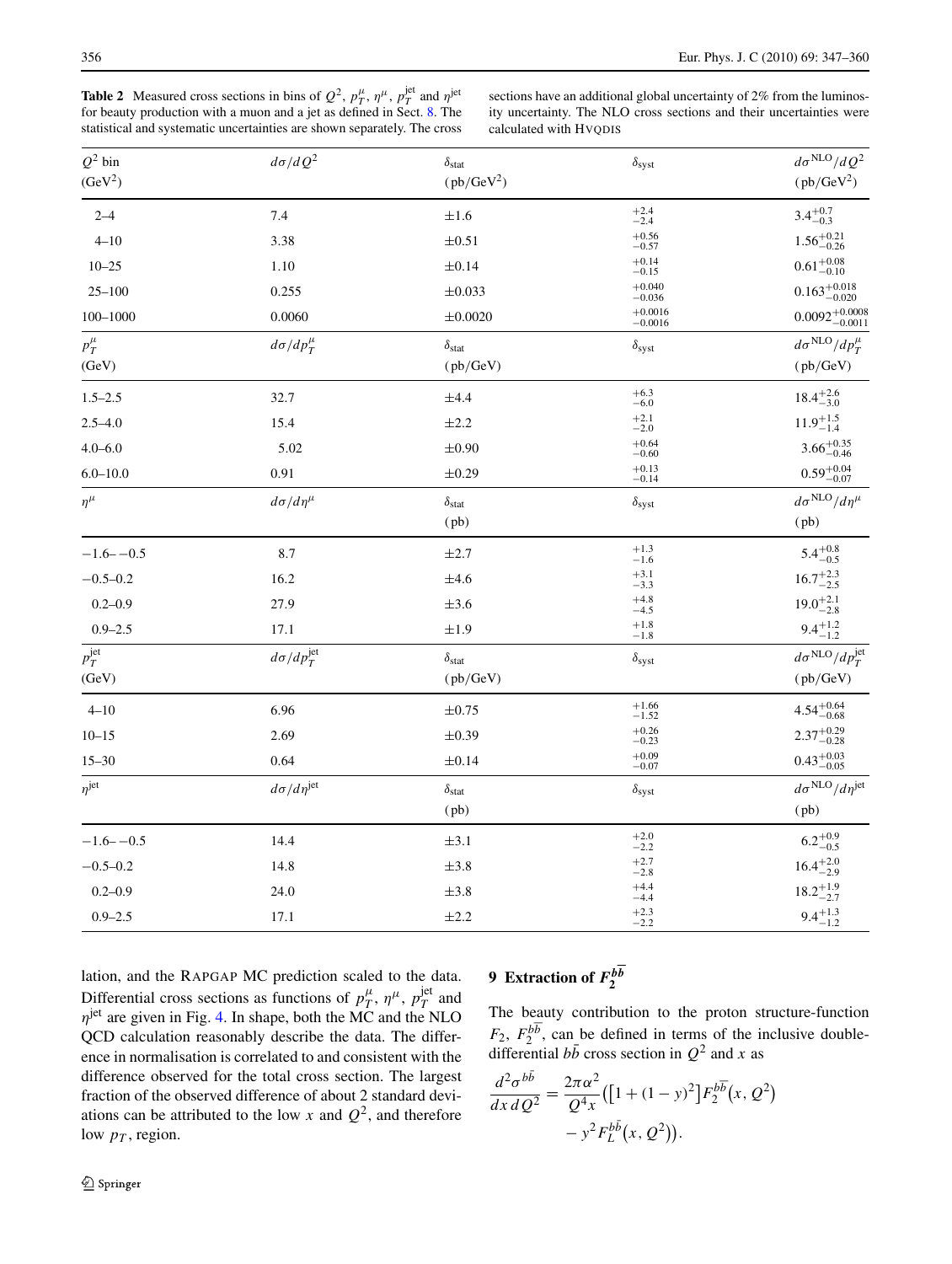<span id="page-12-0"></span>**Fig. 4** Differential beauty cross section as a function of (**a**)  $p_T^{\mu}$ , (**b**)  $\eta^{\mu}$ , (**c**)  $p_T^{jet}$  and (**d**)  $\eta^{jet}$ compared to the HVQDIS NLO QCD calculations and to the scaled RAPGAP MC. Other details as in Fig. [3](#page-10-0)



The contribution from  $F_L$  is small for the measured  $Q^2$  and *x* ranges and was neglected. The reduced cross section for events containing *b* quarks,  $\tilde{\sigma}^{b\overline{b}}(x, Q^2) \approx F_2^{b\overline{b}}$ , is defined

$$
\tilde{\sigma}^{b\overline{b}}(x, Q^2) = \frac{d^2 \sigma^{b\overline{b}}}{dx \, d \, Q^2} \frac{x \, Q^4}{2\pi \alpha^2 (1 + (1 - y)^2)}.
$$

as

In this paper, the  $b\bar{b}$  cross section is obtained by measuring the process  $ep \rightarrow eb\overline{b}X \rightarrow e\,jet\,\mu X'$ . The extrapolation from the measured range to the full kinematic phase space is performed using HVQDIS to calculate  $\tilde{\sigma}_{NLO}^{b\overline{b}}(x,Q^2)$ . The reduced cross section is then determined using the ratio of the measured,  $\frac{d^2 \sigma^{b\overline{b}\rightarrow \mu}}{dx\,dQ^2}$ , to calculated,  $\frac{d^2 \sigma_{\text{NLO}}^{b\overline{b}\rightarrow \mu}}{dx\,dQ^2}$ , doubledifferential cross sections:

$$
\tilde{\sigma}^{b\overline{b}}(x_i, Q_i^2) = \tilde{\sigma}_{\text{NLO}}^{b\overline{b}}(x_i, Q_i^2) \frac{d^2 \sigma^{b\overline{b}\rightarrow \mu}}{dx \, d \, Q^2} / \frac{d^2 \sigma_{\text{NLO}}^{b\overline{b}\rightarrow \mu}}{dx \, d \, Q^2}.
$$
 (5)

The measurement was performed in bins of  $Q^2$  and *x*, see Table [3](#page-13-0). The  $Q^2$  and *x* values for which  $F_2^{b\overline{b}}$  was extracted, see Table [4,](#page-13-1) were chosen close to the centre-of-gravity of each  $Q^2$  and *x* bin.

Predictions for  $F_2^{b\overline{b}}$  were obtained in the FFNS using HVQDIS. In this calculation, the same parton densities, beauty mass and factorisation and renormalisation scales were used as for the NLO predictions for the differential and double-differential cross sections discussed above. The uncertainty of the extrapolation was estimated by varying the settings of the calculation (see Sect. [8\)](#page-10-2) for  $\tilde{\sigma}_{NLO}^{b\overline{b}}(x_i, Q_i^2)$ and  $d^2 \sigma_{\text{NLO}}^{b\overline{b}\rightarrow\mu}/dx \, dQ^2$  and adding the resulting uncertainties in quadrature. The extrapolation uncertainties are listed in Table [4](#page-13-1).

The result of the  $F_2^{b\overline{b}}$  extraction is shown in Fig. [5](#page-14-26), together with values from a previous ZEUS measurement [[17\]](#page-14-15) focusing on the higher  $Q^2$  region, and H1 measurements [\[18](#page-14-16)[–20](#page-14-3)] using a completely different measurement technique. The HVQDIS + ZEUS-S NLO prediction and other predictions with different parameters (see Sect. [5\)](#page-7-0) are also shown.

The data are all compatible within uncertainties; at low  $x$ , the new measurements, in agreement with the previous ZEUS measurement, have a tendency to lie slightly above the H1 data. The largest difference is about 2 standard deviations. The new measurement extends the kinematic coverage down to  $Q^2 = 3 \text{ GeV}^2$  and  $x = 0.00013$ . The predictions from different theoretical approaches agree fairly well with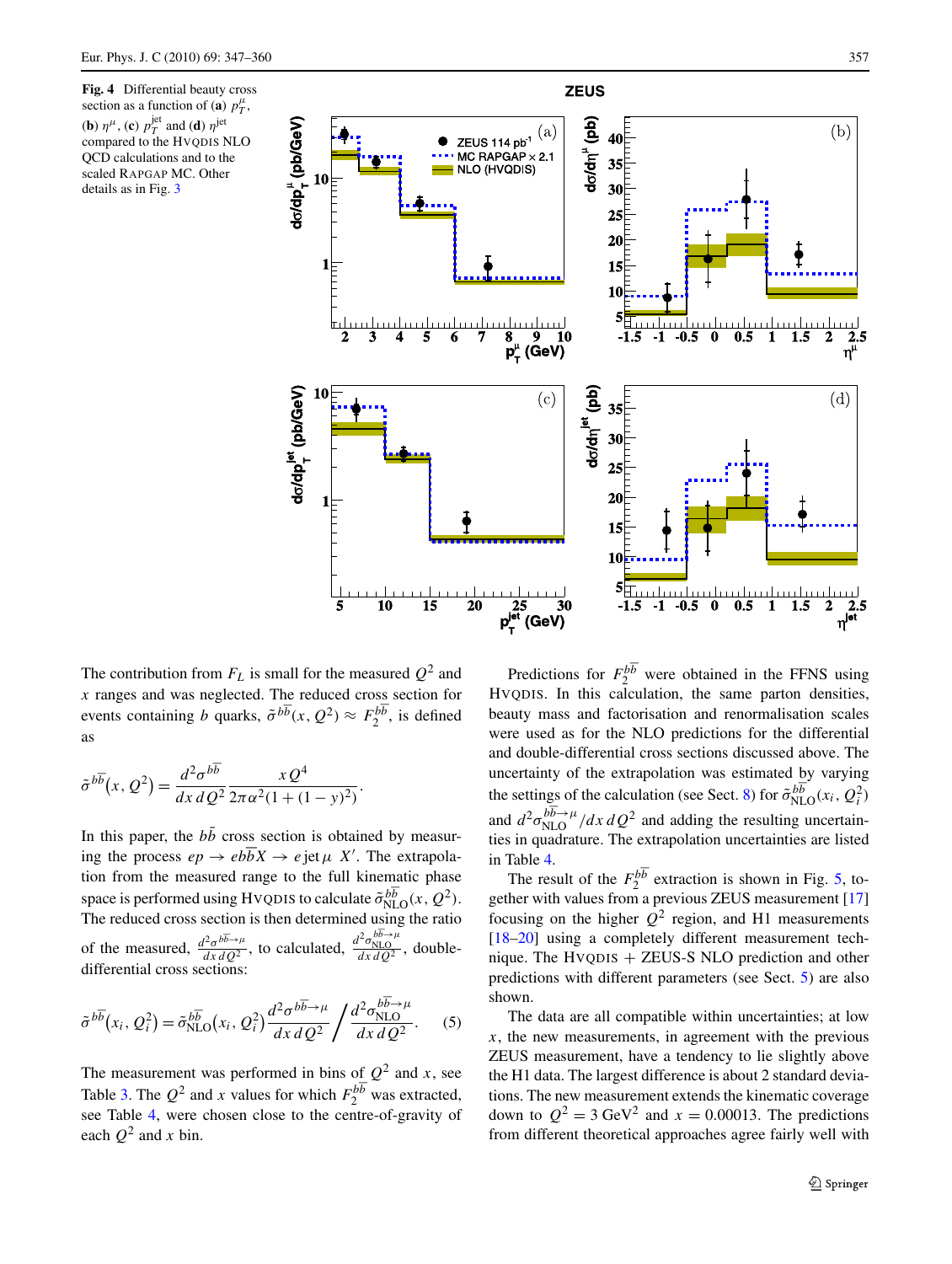<span id="page-13-0"></span>**Table 3** Measured cross sections for different  $Q^2$ , x bins for beauty production with a muon and a jet as defined in Sect. [9.](#page-11-1) For each bin, the  $Q^2$  and  $\log_{10} x$  borders are shown. The centre-of-gravity, calculated to NLO using HVQDIS, is given for illustration only. The term  $\frac{d\sigma}{d\log_{10} x}$ 

can also be read as  $\frac{1}{x \log 10} \frac{d\sigma}{dx}$ . The statistical and systematic uncertainties are shown separately. The cross sections have an additional global uncertainty of 2% from the luminosity uncertainty. The NLO cross sections and their uncertainties were calculated with HVQDIS

| $Q^2$ bin<br>(GeV <sup>2</sup> ) | $\log_{10} x \sin$ | centre-of-gravity<br>$Q^2$ , $\log_{10} x$ | $d^2\sigma^{b\bar{b}\rightarrow\mu}$<br>$d \log_{10} x dQ^2$ | $\delta_{\text{stat}}$<br>$(pb/GeV^2)$ | $\delta_{syst}$                     | $d^2\sigma^{b\bar b\to\mu}_{\mathrm{NLO}}$<br>$d \log_{10} x d \overline{Q^2}$<br>$(pb/GeV^2)$ |
|----------------------------------|--------------------|--------------------------------------------|--------------------------------------------------------------|----------------------------------------|-------------------------------------|------------------------------------------------------------------------------------------------|
| $2 - 4$                          | $-4.60 - -3.50$    | $2.86, -3.98$                              | 6.3                                                          | $\pm 1.5$                              | $\pm^{1.4}_{1.3}$                   | $2.4\pm^{0.4}_{0.4}$                                                                           |
| $4 - 20$                         | $-4.40 - -3.75$    | $6.12, -3.91$                              | 0.83                                                         | $\pm 0.17$                             | $\pm^{0.14}_{0.13}$                 | $0.26 \pm \substack{0.05 \\ 0.04}$                                                             |
| $4 - 20$                         | $-3.75 - -3.45$    | $8.58, -3.65$                              | 2.37                                                         | $\pm 0.42$                             | $\pm^{0.37}_{0.36}$                 | $0.83\pm^{0.14}_{0.13}$                                                                        |
| $4 - 20$                         | $-3.45 - -2.50$    | $12.45, -3.12$                             | 0.80                                                         | $\pm 0.15$                             | $\pm^{0.12}_{0.12}$                 | $0.48\pm^{0.06}_{0.07}$                                                                        |
| $20 - 45$                        | $-3.60 - -3.00$    | $28.78, -3.19$                             | 0.587                                                        | $\pm 0.086$                            | $\pm^{0.067}_{0.073}$               | $0.178 \pm {}^{0.020}_{0.031}$                                                                 |
| $20 - 45$                        | $-3.00 - -1.00$    | $32.50, -2.68$                             | 0.100                                                        | $\pm 0.034$                            | $\pm_{0.024}^{0.027}$               | $0.079\pm_{0.010}^{0.011}$                                                                     |
| $45 - 100$                       | $-3.30 - -2.60$    | $64.36, -2.82$                             | 0.150                                                        | $\pm 0.033$                            | $\pm^{0.021}_{0.020}$               | $0.067\pm_{0.007}^{0.016}$                                                                     |
| $45 - 100$                       | $-2.60 - -1.00$    | $71.74, -2.29$                             | 0.045                                                        | $\pm 0.014$                            | $\pm^{0.011}_{0.009}$               | $0.035\pm_{0.004}^{0.003}$                                                                     |
| $100 - 250$                      | $-3.00 - -2.30$    | $145.69, -2.49$                            | 0.0206                                                       | $\pm 0.0089$                           | $\pm^{0.0051}_{0.0067}$             | $0.0174\pm_{0.0014}^{0.0018}$                                                                  |
| $100 - 250$                      | $-2.30 - -1.00$    | $168.03, -1.99$                            | 0.0054                                                       | $\pm 0.0056$                           | $\pm^{0.0032}_{0.0024}$             | $0.0135 \pm 0.0012$                                                                            |
| 250-3000                         | $-2.50 - -1.00$    | $544.53, -1.73$                            | 0.00065                                                      | $\pm 0.00027$                          | $\pm \substack{0.00013 \\ 0.00013}$ | $0.00071 \pm 0.00004$                                                                          |

<span id="page-13-1"></span>**Table 4** Extracted values of  $F_2^{b\overline{b}}$ . The statistical and systematic uncertainties are shown separately. The uncertainty of the extrapolation to the full muon and jet phase space of the reaction  $ep \rightarrow eb\overline{b}X \rightarrow$ 

 $e$  jet  $\mu$  X' is also shown. The cross sections have an additional global uncertainty of 2% from the luminosity uncertainty

| $Q^2$ (GeV <sup>2</sup> ) | $\boldsymbol{x}$ | $F_2^{b\overline{b}}$ | $\delta_{\rm stat}$ | $\delta_{syst}$                   | $\delta$ extrapol                 |
|---------------------------|------------------|-----------------------|---------------------|-----------------------------------|-----------------------------------|
| 3                         | 0.00013          | 0.0026                | $\pm 0.0006$        | $\pm^{0.0012}_{0.0010}$           | $\pm \substack{0.0006 \\ 0.0003}$ |
| 5                         | 0.00013          | 0.0057                | $\pm 0.0012$        | $\pm^{0.0020}_{0.0019}$           | $\pm^{0.0005}_{0.0005}$           |
| 12                        | 0.0002           | 0.0138                | $\pm 0.0024$        | $\pm \substack{0.0046 \\ 0.0048}$ | $\pm^{0.0022}_{0.0026}$           |
| 12                        | 0.0005           | 0.0059                | $\pm 0.0011$        | $\pm^{0.0022}_{0.0021}$           | $\pm^{0.0013}_{0.0011}$           |
| 25                        | 0.0005           | 0.0279                | $\pm 0.0041$        | $\pm^{0.0119}_{0.0070}$           | $\pm^{0.0099}_{0.0020}$           |
| 40                        | 0.002            | 0.0101                | $\pm 0.0034$        | $\pm^{0.0055}_{0.0055}$           | $\pm^{0.0005}_{0.0010}$           |
| 60                        | 0.002            | 0.0268                | $\pm 0.0058$        | $\pm^{0.0096}_{0.0092}$           | $\pm^{0.0031}_{0.0019}$           |
| 80                        | 0.005            | 0.0129                | $\pm 0.0039$        | $\pm \substack{0.0063 \\ 0.0060}$ | $\pm^{0.0008}_{0.0003}$           |
| 130                       | 0.002            | 0.0257                | ±0.0111             | $\pm^{0.0172}_{0.0178}$           | $\pm^{0.0029}_{0.0001}$           |
| 130                       | 0.005            | 0.0061                | $\pm 0.0063$        | $\pm^{0.0095}_{0.0093}$           | $\pm^{0.0003}_{0.0005}$           |
| 450                       | 0.013            | 0.0155                | $\pm 0.0066$        | $\pm^{0.0099}_{0.0098}$           | $\pm^{0.0013}_{0.0002}$           |

each other. The HVQDIS predictions are somewhat lower than the ZEUS data at low  $Q^2$  and *x*, where the influence of the beauty-quark mass is highest, while at higher  $Q^2$  the data are well described by all predictions.

#### **10 Conclusions**

The production of beauty quarks in the deep inelastic scattering process  $ep \rightarrow eb\overline{b}X \rightarrow e$  jet  $\mu X'$  has been studied with the ZEUS detector at HERA. Differential cross sections as a function of  $Q^2$ ,  $p_T^{\mu}$ ,  $\eta^{\mu}$ ,  $p_T^{\text{jet}}$  and  $\eta^{\text{jet}}$  were measured. In all distributions, the data are reasonably described in shape by the Monte Carlo and by the HVQDIS NLO QCD calculation. However, at low  $Q^2$  and transverse momenta, where the mass effect is largest, HVQDIS tends to underestimate the measured values. The extracted values of  $F_2^{b\overline{b}}$  extend the kinematic range towards lower  $Q^2$  and *x* with respect to previous measurements. They are reasonably described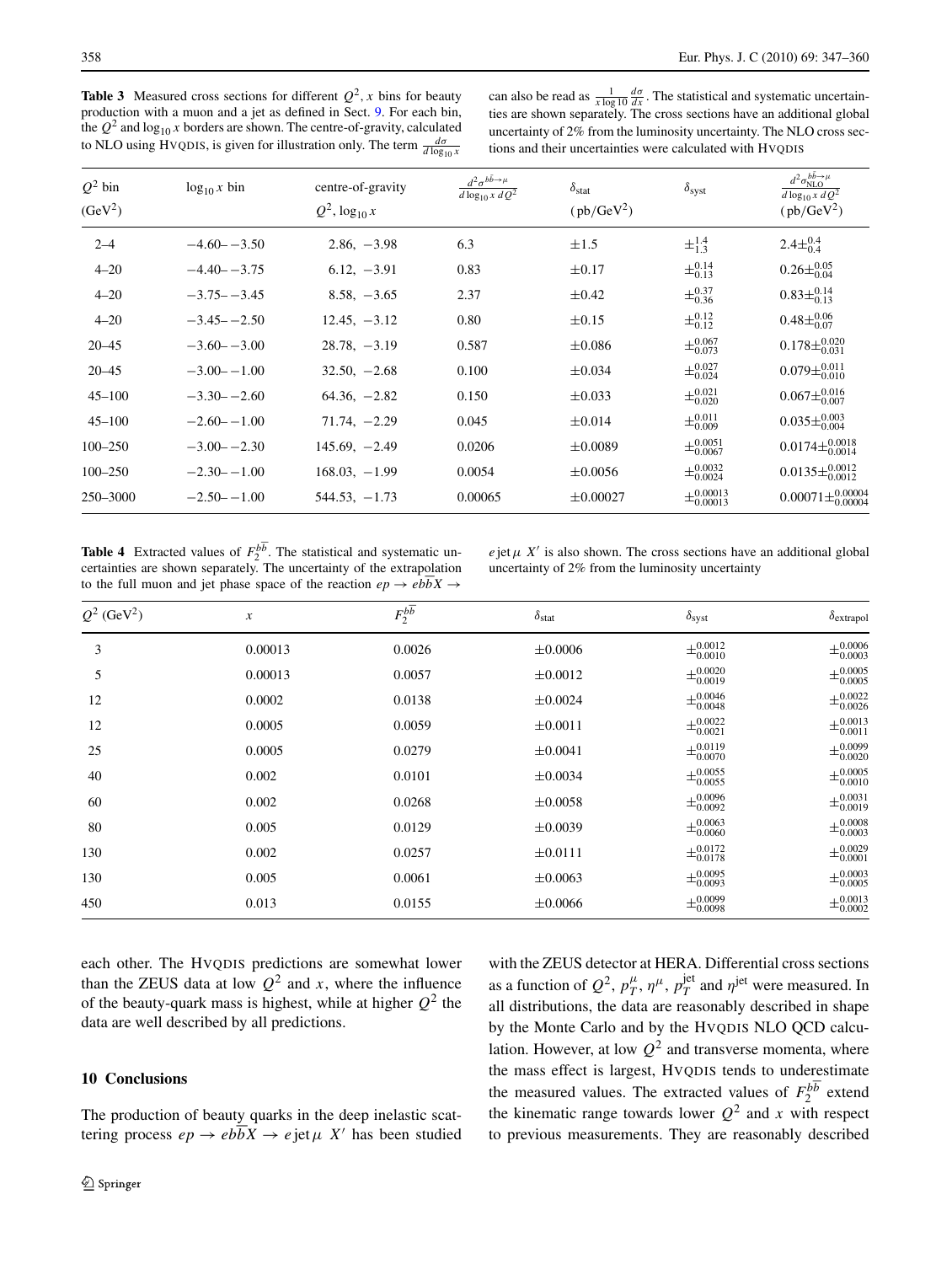

<span id="page-14-26"></span>**Fig. 5**  $F_2^{b\bar{b}}$  as a function of  $Q^2$ . The errors on the data points (*filled circles*) correspond to the statistical uncertainty (*inner error bars*) and to the statistical and systematical uncertainty added in quadrature (*outer error bars*). The *horizontal lines* indicate the zero-line for each series of measurements. Results from previous measurements (*open symbols*) and from different QCD predictions (*lines and band*) are also shown. See Sect. [5](#page-7-0) and Table [1](#page-9-1) for details

by different QCD predictions, whose spread is smaller than the current experimental uncertainty.

**Acknowledgements** We appreciate the contributions to the construction and maintenance of the ZEUS detector of many people who are not listed as authors. The HERA machine group and the DESY computing staff are especially acknowledged for their success in providing excellent operation of the collider and the data-analysis environment. We thank the DESY directorate for their strong support and encouragement.

<span id="page-14-0"></span>**Open Access** This article is distributed under the terms of the Creative Commons Attribution Noncommercial License which permits any noncommercial use, distribution, and reproduction in any medium, provided the original author(s) and source are credited.

#### **References**

- 1. S. Frixione et al., Nucl. Phys. B **412**, 225 (1994)
- 2. S. Frixione, P. Nason, G. Ridolfi, Nucl. Phys. B **454** (1995)
- 3. M. Cacciari, S. Frixione, P. Nason, J. High Energy Phys. **0103**, 006 (2001)
- <span id="page-14-2"></span><span id="page-14-1"></span>4. B.W. Harris, J. Smith, Nucl. Phys. B **452**, 109 (1995)
- 5. B.W. Harris, J. Smith, Phys. Lett. B **353**, 535 (1995). Erratum-ibid B **359** 423 (1995)
- 6. B.W. Harris, J. Smith, Phys. Rev. D **57**, 2806 (1998)
- <span id="page-14-25"></span>7. H1 Coll., C. Adloff et al., Phys. Lett. B **467**, 156 (1999)
- 8. ZEUS Coll., J. Breitweg et al., Eur. Phys. J. C **18**, 625 (2001)
- 9. ZEUS Coll., S. Chekanov et al., Phys. Rev. D **70**, 12008 (2004). Erratum-ibid D **74**, 059906 (2006)
- <span id="page-14-15"></span><span id="page-14-14"></span>10. H1 Coll., A. Aktas et al., Eur. Phys. J. C **41**, 453 (2005)
- <span id="page-14-16"></span>11. H1 Coll., A. Aktas Eur. Phys. J. C **47**, 597 (2006)
- 12. ZEUS Coll., S. Chekanov et al., Eur. Phys. J. C **50**, 1434 (2007)
- <span id="page-14-3"></span>13. ZEUS Coll., S. Chekanov et al., Phys. Rev. D **78**, 072001 (2008)
- <span id="page-14-4"></span>14. ZEUS Coll., S. Chekanov et al., J. High Energy Phys. **04**, 133 (2009)
- 15. ZEUS Coll., S. Chekanov et al., J. High Energy Phys. **02**, 032 (2009)
- <span id="page-14-5"></span>16. ZEUS Coll., S. Chekanov et al., Phys. Lett. B **599**, 173 (2004)
- 17. ZEUS Coll., S. Chekanov et al., Eur. Phys. J. C **65**, 65 (2009)
- <span id="page-14-6"></span>18. H1 Coll., A. Aktas et al., Eur. Phys. J. C **40**, 349 (2005)
- 19. H1 Coll., A. Aktas et al., Eur. Phys. J. C **45**, 23 (2006)
- 20. H1 Coll., F.D. Aaron et al., Eur. Phys. J. C **65**, 89 (2009)
- 21. UA1 Coll., C. Albajar et al., Phys. Lett. B **186**, 237 (1987)
- 22. UA1 Coll., C. Albajar et al., Phys. Lett. B **213**, 405 (1988)
- 23. UA1 Coll., C. Albajar et al., Phys. Lett. B **256**, 121 (1991). Erratum-ibid. B **262**, 497 (1991)
- 24. UA1 Coll., C. Albajar et al., Z. Phys. C **61**, 41 (1994)
- 25. CDF Coll., F. Abe et al., Phys. Rev. Lett. **71**, 500 (1993)
- 26. CDF Coll., F. Abe et al., Phys. Rev. Lett. **71**, 2396 (1993)
- 27. CDF Coll., F. Abe et al., Phys. Rev. Lett. **75**, 1451 (1995)
- 28. CDF Coll., F. Abe et al., Phys. Rev. D **53**, 1051 (1996)
- 29. CDF Coll., F. Abe et al., Phys. Rev. D **55**, 2546 (1997)
- <span id="page-14-7"></span>30. CDF Coll., D. Acosta et al., Phys. Rev. D **65**, 052005 (2002)
- <span id="page-14-8"></span>31. CDF Coll., D. Acosta et al., Phys. Rev. D **66**, 032002 (2002)
- 32. CDF Coll., D. Acosta et al., Phys. Rev. D **71**, 032001 (2005)
- <span id="page-14-9"></span>33. CDF Coll., D. Acosta et al., Phys. Rev. D **71**, 092001 (2005)
- 34. CDF Coll., T. Aaltonen et al., Phys. Rev. D **77**, 072004 (2008)
- <span id="page-14-10"></span>35. CDF Coll., T. Aaltonen et al., Phys. Rev. D **79**, 092003 (2009)
- <span id="page-14-11"></span>36. DØColl., S. Abachi et al., Phys. Rev. Lett. **74**, 3548 (1995) 37. DØColl., B. Abbott et al., Phys. Lett. B **487**, 264 (2000)
- <span id="page-14-12"></span>38. DØColl., B. Abbott et al., Phys. Rev. Lett. **84**, 5478 (2000)
- 39. DØColl., B. Abbott et al., Phys. Rev. Lett. **85**, 5068 (2000)
- <span id="page-14-17"></span><span id="page-14-13"></span>40. L3 Coll., M. Acciarri et al., Phys. Lett. B **503**, 10 (2001)
- 41. L3 Coll., P. Achard et al., Phys. Lett. B **619**, 71 (2005)
- <span id="page-14-18"></span>42. ALEPH Coll., S. Schael et al., J. High Energy Phys. **0709**, 102 (2007)
- 43. WA78 Coll., M. Catanesi et al., Phys. Lett. B **202**, 453 (1988)
- <span id="page-14-19"></span>44. E672/E706 Coll., R. Jesik et al., Phys. Rev. Lett. **74**, 495 (1995)
- <span id="page-14-20"></span>45. D.M. Jansen et al., Phys. Rev. Lett. **74**, 3118 (1995)
- 46. E771 Coll., T. Alexopoulos et al., Phys. Rev. Lett. **82**, 41 (1999)
- 47. HERA-B Coll., I. Abt et al., Eur. Phys. J. C **26**, 345 (2003)
- <span id="page-14-22"></span><span id="page-14-21"></span>48. ZEUS Coll., U. Holm (ed.), *The ZEUS Detector*. Status Report (unpublished), DESY (1993). Available on [http://www-zeus.](http://www-zeus.desy.de/bluebook/bluebook.html) [desy.de/bluebook/bluebook.html](http://www-zeus.desy.de/bluebook/bluebook.html)
- <span id="page-14-23"></span>49. N. Harnew et al., Nucl. Instrum. Methods A **279**, 290 (1989)
- 50. B. Foster et al., Nucl. Phys. Proc. Suppl. B **32**, 181 (1993)
- 51. B. Foster et al., Nucl. Instrum. Methods A **338**, 254 (1994)
- 52. M. Derrick et al., Nucl. Instrum. Methods A **309**, 77 (1991)
- <span id="page-14-24"></span>53. A. Andresen et al., Nucl. Instrum. Methods A **309**, 101 (1991)
- 54. A. Caldwell et al., Nucl. Instrum. Methods A **321**, 356 (1992)
- 55. A. Bernstein et al., Nucl. Instrum. Methods A **336**, 23 (1993)
- 56. G. Abbiendi et al., Nucl. Instrum. Methods A **333**, 342 (1993)
- 57. T. Jezynski et al., in *Proc. Photonics Applications in Astronomy, Communications, Industry, and High Energy Physics Experiments, SPIE, Vol. 5484*, ed. by R.S. Romaniuk. July 2004 (SPIE, Bellingham, 2004), pp. 180–185
- 58. J. Andruszków et al., Preprint DESY-92-066, DESY (1992)